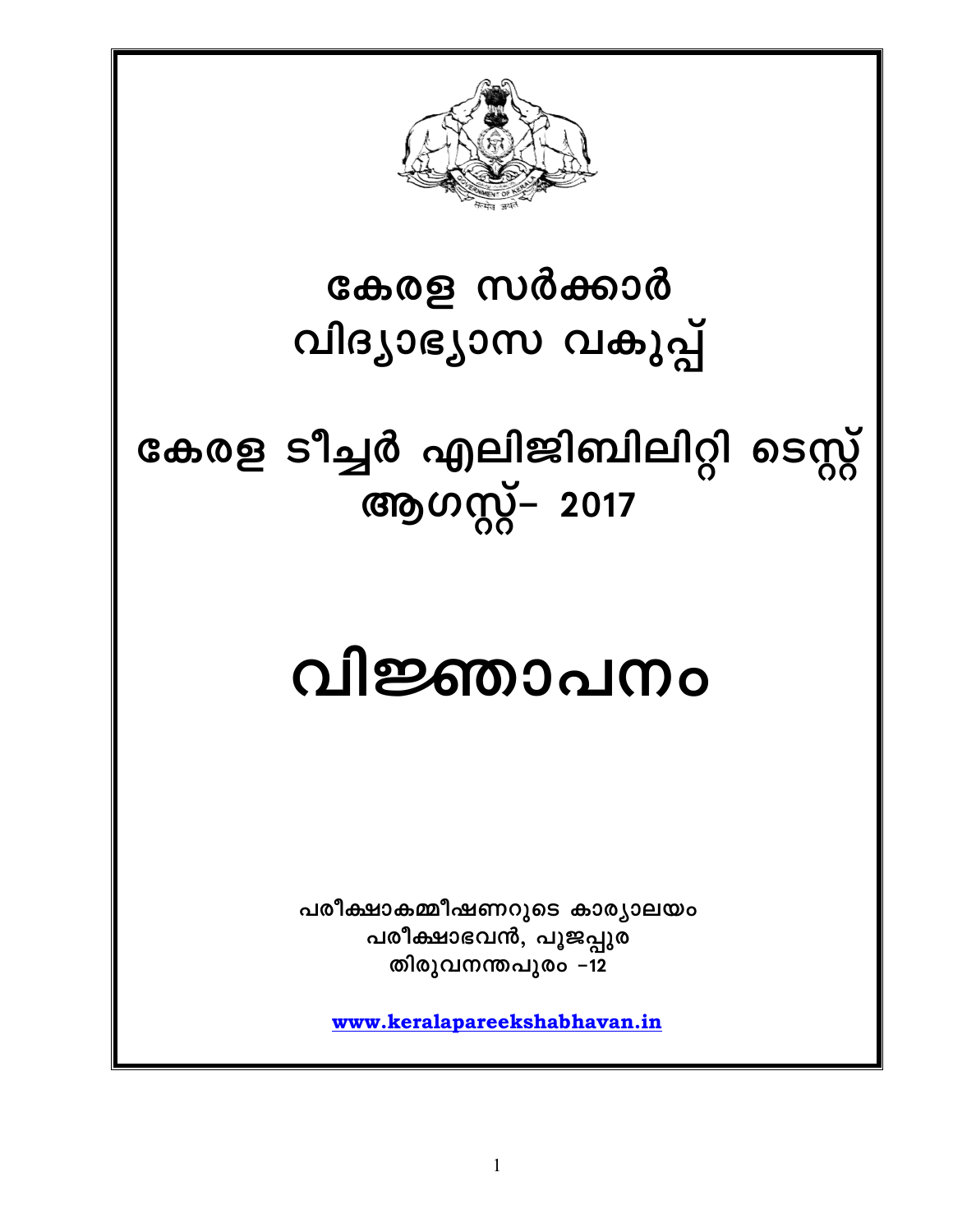ഇ.എക്സ്/സി.ജി.എൽ(2)/17162/2017/സി.ജി.ഇ

പരീക്ഷാകമ്മീഷണറുടെ കാര്യാലയം പരീക്ഷാഭവൻ, പൂജപ്പുര തിരുവനന്തപുരം. തീയതി : 01/07/2017

## വിജ്ഞാപനം

വിഷയം : കേരള ടീച്ചർ എലിജിബിലിറ്റി ടെസ്റ്റ് - ആഗസ്റ്റ് 2017 സംബന്ധിച്ച്. സുചന : 1. 01–03–2012–ലെ സർക്കാർ ഉത്തരവ് ജി.ഒ.(പി) നമ്പർ 70/2012/പൊ.വി.വ

2. 25-06-2012-ലെ ജി.ഒ.(എം.എസ്) നമ്പർ 205/2012 പൊ.വി.വ

3. 15-03-2017-ലെ ജി.ഒ (എം.എസ്) നമ്പർ 18/2017/പൊ.വി.വ

(ആർ.ടി.ഇ.ആക്ട്) 2009-ലെ വിദ്യാഭ്യാസ അവകാശ നിയമം അദ്ധ്യാപകരുടെ നിർദ്ദേശം നിയമനകാര്യത്തിൽ നിലവാരം ഉറപ്പുവരുത്തുന്നതിന് സംസ്ഥാനങ്ങൾക്ക് അദ്ധ്യാപകരായി നിയമിക്കപ്പെടുന്ന വ്യക്തികൾക്ക് അദ്ധ്യയനത്തിന്റെ എല്ലാ നൽകിയിട്ടുണ്ട്. നിലയിലുമുള്ള വെല്ലുവിളികളെ സമർത്ഥമായി നേരിടുവാനുള്ള അത്യാവശ്യ അഭിരുചിയും കഴിവും ഉണ്ടാകേണ്ടതുണ്ട്. കേരളത്തിൽ ലോവർ പ്രൈമറി, അപ്പർ പ്രൈമറി, ഹൈസ്കൂൾ തലങ്ങളിൽ അദ്ധ്യാപകരായി നിയമിക്കപ്പെടാനുള്ള നിലവാരം നിർണ്ണയിക്കുന്നതിനായി നടത്തപ്പെടുന്ന യോഗൃതാ പരീക്ഷയാണ് കെ-ടെറ്റ്.

| വിഭാഗം $\mathbf I$ | Category I                   | -                        | ലോവർ പ്രൈമറി ക്ലാസ്സുകൾ                          |
|--------------------|------------------------------|--------------------------|--------------------------------------------------|
|                    | വിഭാഗം II Category II        | -                        | അപ്പർ പ്രൈമറി ക്ലാസ്സുകൾ                         |
|                    | വിഭാഗം III Category III      | $\overline{\phantom{a}}$ | ഹൈസ്കൂൾ ക്ലാസ്സുകൾ                               |
|                    | വിഭാഗം <b>IV</b> Category IV | -                        | ഭാഷാ അദ്ധ്യാപകർ- അറബി, ഹിന്ദി, സംസ്കൃതം,         |
|                    |                              |                          | ഉറുദു– യു.പി തലം വരെ                             |
|                    |                              |                          | സ്പെഷ്യലിസ്റ്റ് അദ്ധ്യാപകർ (ആർട്ട് & ക്രാഫ്റ്റ്, |

കായിക അദ്ധ്യാപകർ)

എന്നിങ്ങനെ നാല് വിഭാഗങ്ങളിലാണ് നടത്തുന്നത്.

പരീക്ഷാനടത്തിപ്പിന്റെ ചുമതല കേരളാ പരീക്ഷാഭവനാണ്. പരീക്ഷയെ കെ–ടെറ്റ് സംബന്ധിക്കുന്ന പ്രോസ്പെക്ടസ് പരീക്ഷാഭവന്റെ വെബ്സൈറ്റായ www.keralapareekshabhavan.in ലും എസ്.സി.ഇ.ആർ.ടി-യുടെ വെബ്സൈറ്റായ <mark>www.scert.kerala.gov.in</mark> ലും ലഭ്യമാണ്. അപേക്ഷകൾ സമർപ്പിക്കുന്നതിന് മുൻപായി അപേക്ഷകർ കർശനമായും പ്രോസ്പെക്ടസ് വായിച്ച് മനസ്സിലാക്കിയിരിക്കണം.

 $\overline{2}$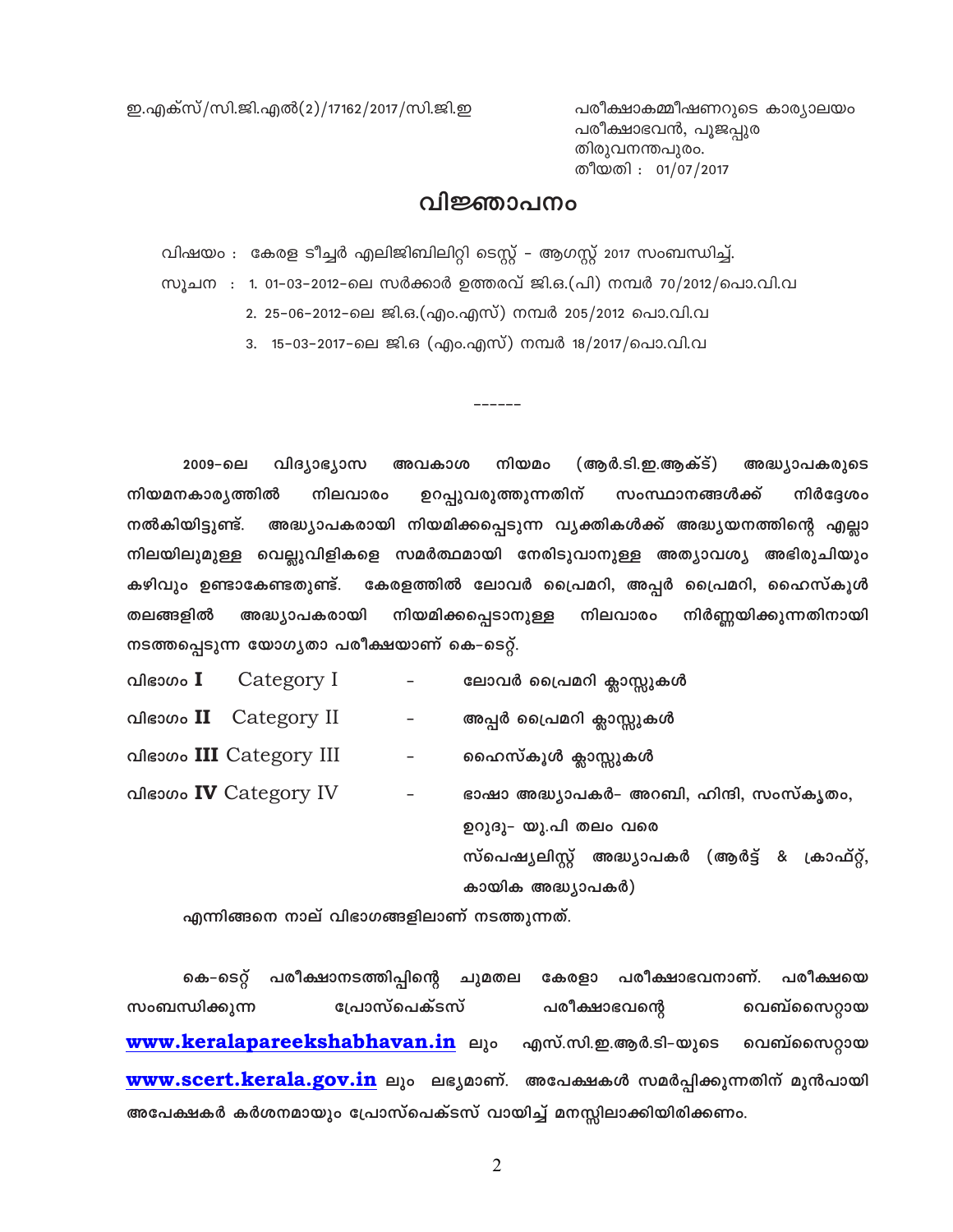ഓരോ വിഭാഗത്തിലും അപേക്ഷിക്കുവാനുള്ള യോഗൃതാ മാനദണ്ഡങ്ങൾ വിശദമായി പ്രോസ്പെക്ടസിൽ നൽകിയിട്ടുണ്ട്.

ഓരോ കാറ്റഗറിയിലും അപേക്ഷിക്കുന്നതിന് അപേക്ഷാഫീസ് 500/– (അഞ്ഞൂറ് രൂപ പട്ടികജാതി/പട്ടികവർഗ്ഗവിഭാഗത്തിനും ഭിന്നശേഷിയുള്ളവർക്കും ഫീസ് മാത്രം) രൂപയാണ്. 250/– (ഇരുനൂറ്റി അമ്പത് രൂപ മാത്രം) ആയിരിക്കും.

സാധിക്കുകയുള്ളു. ഓൺലൈനായി മാത്രമേ അപേക്ഷകൾ സമർപ്പിക്കുവാൻ അപേക്ഷയുടെ ഫീസ് അടച്ചതിന്റെ രസീത്/ചെലാൻ, പ്രിന്റൗട്ട്, ഓൺലൈൻ വഴി സർട്ടിഫിക്കറ്റുകളുടെ പകർപ്പുകൾ എന്നിവ <mark>പരീക്ഷാഭവനിലേക്ക് അയയ്ക്കേണ്ടതില്</mark>ല.

അപേക്ഷയിൽ നൽകിയിട്ടുള്ള വിവരങ്ങൾ അപേക്ഷ "Final Submit" ചെയ്യുന്നതിന് മുമ്പായി ശരിയാണെന്ന് പരിശോധിച്ച് ഉറപ്പുവരുത്തേണ്ടതും തിരുത്തലുകൾ എന്തെങ്കിലും അപേക്ഷ "Final Submit" ചെയ്തതിനുശേഷം പേര്, ഉണ്ടെങ്കിൽ വരുത്തേണ്ടതുമാണ്. ജാതി. വിഭാഗം. വിഷയം എന്നിവയിൽ യാതൊരുവിധ തിരുത്തലുകളും വരുത്തുവാൻ അപേക്ഷയിൽ നൽകിയിട്ടുള്ള വിവരങ്ങൾക്കനുസൃതമായി സാധ്യമല്ല. മാത്രമേ ഹാൾടിക്കറ്റുകൾ ലഭിക്കുകയുള്ളൂ. അപേക്ഷയുടെ സമർപ്പണം, ഫീസ് ഒടുക്കൽ എന്നിവയുടെ വിശദാംശങ്ങൾ പ്രോസ്പെക്ടസിന്റെ 15,16 എന്നീ പേജുകളിൽ ലഭ്യമാണ്. അപേക്ഷകർക്ക് പരീക്ഷ എഴുതാൻ ഉദ്ദേശിക്കുന്ന വിദ്യാഭ്യാസ ജില്ല അപേക്ഷാ സമയത്ത് അവർ തിരഞ്ഞെടുക്കാവുന്നതാണ്.

പരീക്ഷാഭവൻ അനുവദിക്കുന്ന പരീക്ഷാ കേന്ദ്രത്തിന്റെ പേര് അഡ്മിറ്റ് കാർഡിലൂടെ അറിയിക്കും.

| ഓർമ്മിക്കേണ്ട ദിവസങ്ങൾ                     |                                    |  |  |  |
|--------------------------------------------|------------------------------------|--|--|--|
| ഓൺലൈനായി അപേക്ഷ സമർപ്പിക്കേണ്ട അവസാന തീയതി |                                    |  |  |  |
| ഒന്നാം ഘട്ടം                               | $: 17 - 07 - 2017$                 |  |  |  |
| രണ്ടാം ഘട്ടം                               | $: 18 - 07 - 2017$                 |  |  |  |
| വെബ്സൈറ്റിൽ നിന്ന് അഡ്മിറ്റ് കാർഡ് ഡൗൺ     |                                    |  |  |  |
| ലോഡ് ചെയ്യേണ്ട തീയതി                       | $: 01 - 08 - 2017$                 |  |  |  |
| പരീക്ഷാ തീയതി                              | $: 12 - 08 - 2017, 19 - 08 - 2017$ |  |  |  |

പരീക്ഷാ ടൈം ടേബിൾ

| വിഭാഗം     | തീയതി            | ദിവസം | സമയം                         | ദൈർഘ്യം     |
|------------|------------------|-------|------------------------------|-------------|
| കാറ്റഗറി–1 | $12 - 08 - 2017$ | ശനി   | – 12.30 പി.എം<br>10.00 എ.എം  | 2 ½മണിക്കൂർ |
| കാറ്റഗറി–2 | $12 - 08 - 2017$ | ശനി   | 02.00 പി.എം<br>– 04.30 പി.എം | 2 ½മണിക്കൂർ |
| കാറ്റഗറി–3 | $19 - 08 - 2017$ | ശനി   | – 01.30 പി.എം<br>11.00 എ.എം  | 2 ½മണിക്കൂർ |
| കാറ്റഗറി–4 | $19 - 08 - 2017$ | ശനി   | 02.30 പി.എം – 05.00 പി.എം    | 2 ½മണിക്കൂർ |

പരീക്ഷാ കമ്മിഷണർ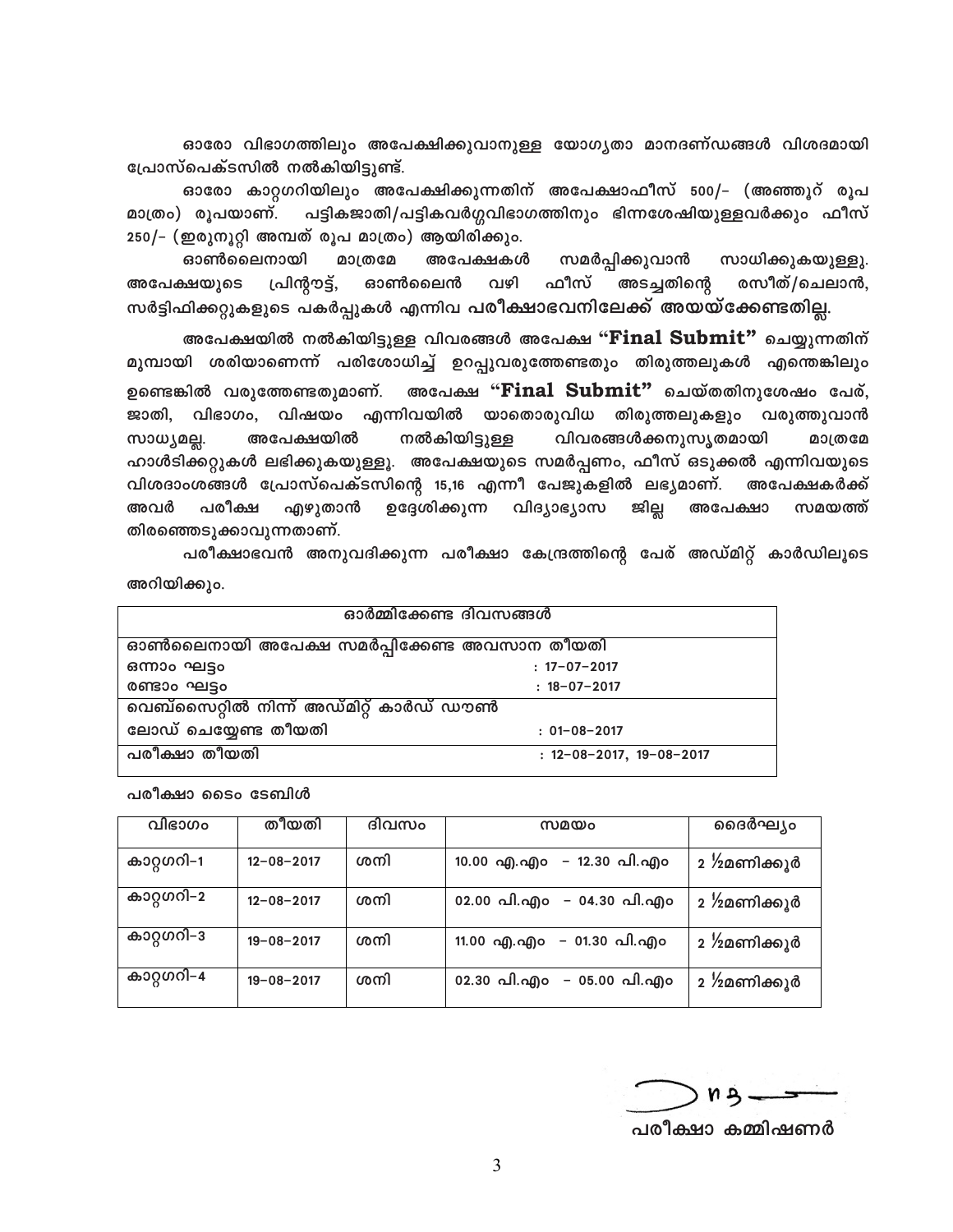## <u>കെ–ടെറ്റ് ആഗസ്റ്റ് 2017</u> <u>പ്രോസ്പെക്ടസ്</u>

| 1.  | ആമുഖം                                                                 | 5  |
|-----|-----------------------------------------------------------------------|----|
| 2.  | കെ-ടെറ്റ് പരീക്ഷയുടെ സാധുത                                            | 6  |
| 3.  | സിലബസ്                                                                | 6  |
| 4.  | പരീക്ഷയുടെ ഘടന, ഉള്ളടക്കം, സ്കീം, വേണ്ട യോഗൃത                         | 6  |
| 5.  | പ്രായപരിധി                                                            | 14 |
|     | 6. പരീക്ഷാ നടത്തിപ്പ്                                                 | 14 |
| 7.  | ചോദ്യപേപ്പർ, മാധ്യമവും ഭാഷയും                                         | 14 |
| 8.  | ജയിക്കുന്നതിനുള്ള മാർക്ക്                                             | 14 |
|     | 9. പരീക്ഷാ കേന്ദ്രങ്ങൾ                                                | 14 |
|     | 10. പരീക്ഷാഫീസ്                                                       | 15 |
| 11. | അപേക്ഷാരീതി                                                           | 15 |
|     | 12. അഡ്മിറ്റ് കാർഡ് (പ്രവേശന പത്രിക)                                  | 16 |
|     | 13. പരീക്ഷ സംബന്ധിച്ച നിർദ്ദേശങ്ങൾ                                    | 17 |
|     | 14. ചോദ്യപുസ്തകം സംബന്ധിച്ച നിർദ്ദേശങ്ങൾ                              | 17 |
|     | 15. ഉത്തരക്കടലാസ് $\left(\mathrm{OMR}\right)$ സംബന്ധിച്ച നിർദ്ദേശങ്ങൾ | 17 |
|     | 16. മൂല്യനിർണ്ണയവും ഫലപ്രഖ്യാപനവും                                    | 18 |
|     | 17. കാഴ്ചവൈകല്ല്യമുള്ള അപേക്ഷകർ                                       | 19 |
|     | 18. പൊതുവിവരങ്ങൾ                                                      | 19 |
|     | 19. സർട്ടിഫിക്കറ്റ് വിതരണം                                            | 20 |
|     | 20. പ്രത്യേക വൃവസ്ഥ                                                   | 21 |
| 21. | വിശകലനം                                                               | 21 |
|     | 22. അധികാര പരിധി                                                      | 21 |
|     | (ഹെൽപ്പ് ഡെസ്ക്)<br>23. സഹായ കേന്ദ്രം                                 | 21 |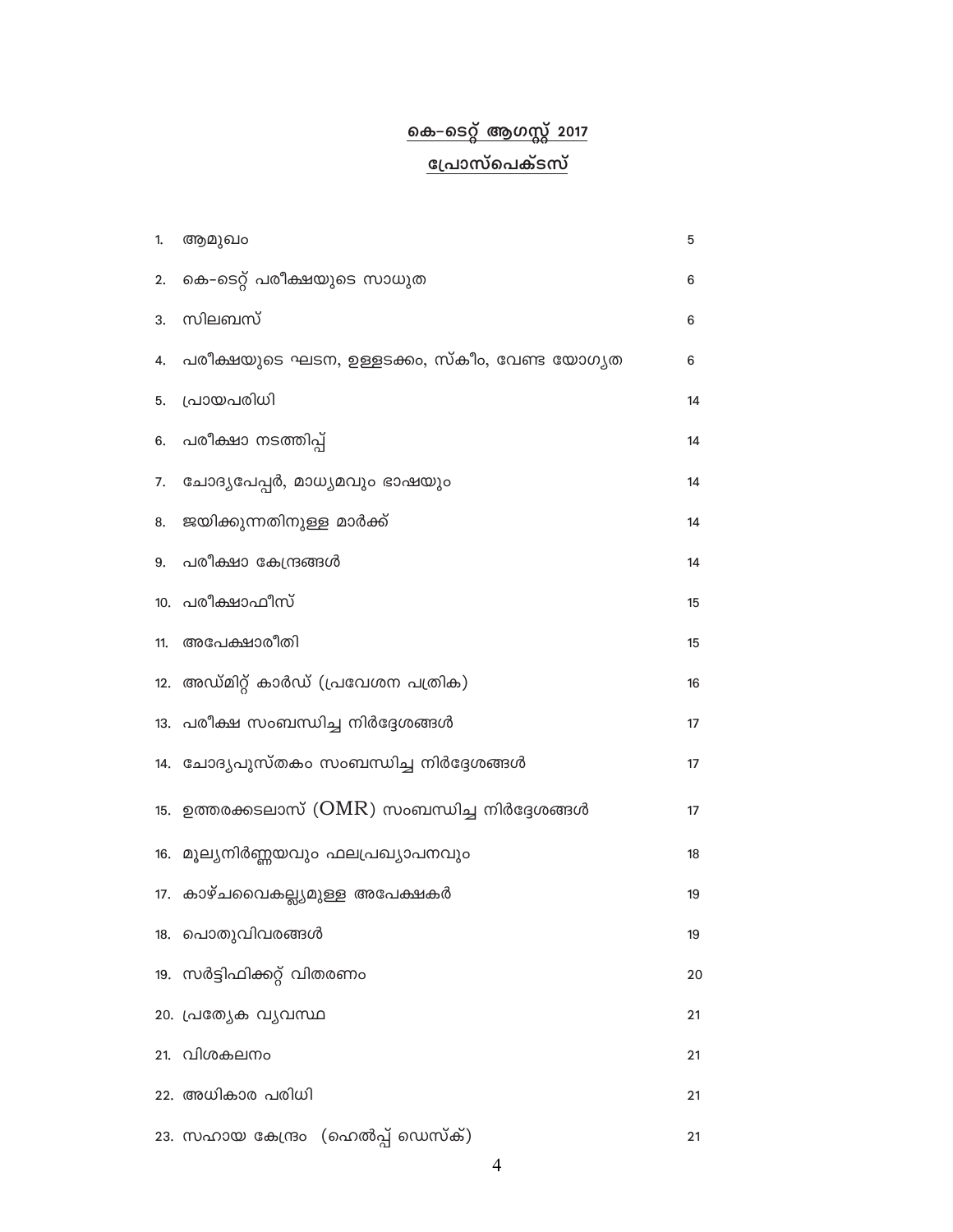#### 1. ആമുഖം

2009-ലെ സൗജന്യവും നിർബന്ധിതവുമായ വിദ്യാഭ്യാസ അവകാശ ആക്ട് നടപ്പിലാക്കുന്നതിന് രാജ്യത്തുടനീളം ഗുണനിലവാരമുള്ള സമയബന്ധിതമായി അനേകം അദ്ധ്യാപകരെ നിയമിക്കേണ്ടതുണ്ട്. നിയമിക്കപ്പെടുന്ന അദ്ധ്യാപകരുടെ ഗുണനിലവാരം ഉറപ്പ് വരുത്തണമെന്ന് സർക്കാരിനോട് നിയമം സംസ്ഥാന നിർദ്ദേശിക്കുന്നു. ഈ അദ്ധ്യാപകരായി നിയമിക്കപ്പെടുന്നവർക്ക് അദ്ധ്യാപന പ്രക്രീയയിലെ വെല്ലുവിളികളെ നേരിടാൻ അവശ്യം വേണ്ട അഭിരുചികളും ശേഷികളും ഉണ്ടായിരിക്കേണ്ടത് അതൃന്താപേക്ഷിതമാണ്.

RTE ആക്ടിന്റെ 23-ാം വകുപ്പിലെ ഉപവകുപ്പ് (1)-ലെ വൃവസ്ഥകൾ അനുസരിച്ച് നാഷണൽ കൗൺസിൽ ഫോർ ടീച്ചർ എഡ്യൂക്കേഷൻ ( $\operatorname{NCTE}$ ) 2010 ആഗസ്റ്റ് 23–ന് പുറപ്പെടുവിച്ച വിജ്ഞാപനം 1 മുതൽ 8 വരെ ക്ലാസ്സുകളിലെ അദ്ധ്യാപകരാകാൻ ടീച്ചർ എലിജിബിലിറ്റി ടെസ്റ്റ് അവശ്യയോഗ്യതയാണെന്ന് നിഷ്കർഷിക്കുന്നു. സംസ്ഥാന സർക്കാർ ടീച്ചർ എലിജിബിലിറ്റി ടെസ്റ്റ് 10-ാം ക്ലാസ്സ് വരെയുള്ള അദ്ധ്യാപക നിയമനത്തിന് ബാധകമാക്കി.

ആർ.ടി.ഇ ആക്ടിലെ സെക്ഷൻ 20 ഉപവാക്യം (എൻ)-ൽ ഉൾപ്പെടുത്തിയിരിക്കുന്ന വിദ്യാലയങ്ങളിൽ അദ്ധ്യാപകരാകുന്നതിന്  $NCTE$  മാനദണ്ഡങ്ങൾക്കനുസരിച്ച് സർക്കാർ നടത്തുന്ന ടീച്ചർ എലിജിബിലിറ്റി ടെസ്റ്റ് അനിവാര്യ യോഗ്യതയായി കണക്കാക്കുന്നു.

അതനുസരിച്ച് ടീച്ചർ എലിജിബിലിറ്റി ടെസ്റ്റിന്റെ നടത്തിപ്പുമായി ബന്ധപ്പെട്ട് 01-03-2012-ൽ ജി.ഒ (പി) നമ്പർ 70/12/പൊ.വി.വ എന്ന ഉത്തരവും 25-06-2012-ൽ ജി.ഒ. (എം.എസ്) നമ്പർ 205/12/പൊ.വി.വ എന്ന ഉത്തരവും കേരള സർക്കാർ പുറപ്പെടുവിച്ചിട്ടുണ്ട്.

ഇത്തരത്തിൽ കേരള സർക്കാർ നടത്തുന്ന അദ്ധ്യാപക യോഗ്യതാ പരീക്ഷ കേരള ടീച്ചർ എലിജിബിലിറ്റി ടെസ്റ്റ് (കെ-ടെറ്റ്) എന്നറിയപ്പെടുന്നു.

യോഗ്യതാനിർണ്ണയ പരീക്ഷയെ അടിസ്ഥാന അദ്ധ്യാപകരാകാനുള്ള അദ്ധ്യാപക യോഗ്യതയായി ഉൾപ്പെടുത്തിയതിലെ ഔചിത്യം ചുവടെ ചേർക്കുന്നു.

- 1. അദ്ധ്യാപക നിയമനത്തിൽ ദേശീയ നിലവാരവും ഗുണമേൻമയും ഉറപ്പ് വരുത്താൻ സാധിക്കും
- 2. അദ്ധ്യാപക വിദ്യാഭ്യാസ സ്ഥാപനങ്ങളും അവയിലെ വിദ്യാർത്ഥികളും അവരുടെ പ്രവർത്തന നിലവാരം വർദ്ധിപ്പിക്കാൻ ശ്രമിക്കും.
- 3. അദ്ധ്യാപക നിലവാരം ഉറപ്പ് വരുത്തുന്നതിൽ സർക്കാർ വേണ്ടത്ര ശ്രദ്ധ കൊടുക്കുന്നുണ്ടെന്ന സന്ദേശം എല്ലാവരിലും എത്തിക്കാൻ കഴിയും.

അദ്ധ്യാപനത്തിന്റെ എല്ലാ മേഖലകളിലുമുള്ള വെല്ലുവിളികളെ നേരിടുന്നതിനുള്ള കഴിവും അഭിരുചിയും ഉള്ളവരാണ് അദ്ധ്യാപകർ എന്ന് ഉറപ്പുവരുത്തുന്നതിന് ഈ പരീക്ഷ സഹായകമാകും.

സർക്കാർ/പൊതുവിദ്യാഭ്യാസ അംഗീകരിച്ചിട്ടുള്ള വകുപ്പ് കേരള എല്ലാ വിദ്യാലയങ്ങളിലും അദ്ധ്യാപകരാകാൻ കെ-ടെറ്റ് യോഗ്യതാപരീക്ഷ വിജയിക്കേണ്ടതാണ്.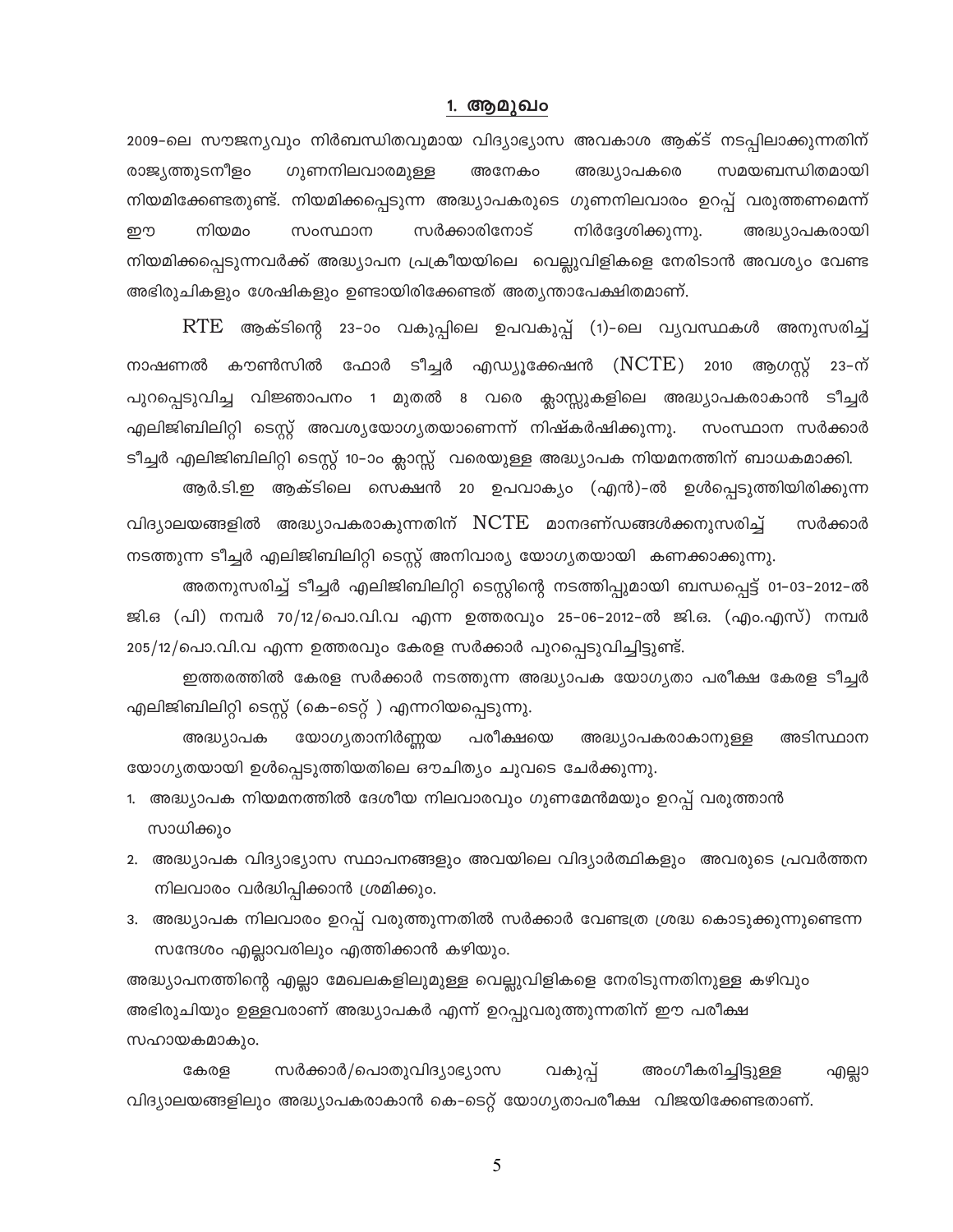കേരള സർക്കാർ/പൊതുവിദ്യാഭ്യാസ വകുപ്പ്/ദേശീയ അദ്ധ്യാപക വിദ്യാഭ്യാസ സമിതി എന്നിവർ നിർദ്ദേശങ്ങളുടെയും ചട്ടങ്ങളുടെയും അടിസ്ഥാനത്തിൽ പുറപ്പെടുവിച്ചിട്ടുള്ള എസ്.സി.ഇ.ആർ.ടി രൂപം നൽകിയ മാനദണ്ഡങ്ങൾക്കനുസരിച്ച് കേരളത്തിൽ ഈ പരീക്ഷ നടത്തുന്നത് കേരള പരീക്ഷാ ഭവൻ ആണ്.

## 2. കെ.ടെറ്റിന്റെ സാധുത

സംസ്ഥാനത്തെ വിവിധ മേഖലകളിലെ അദ്ധ്യാപകർക്കായുള്ള സർവ്വീസ് കേരള ചട്ടങ്ങളിലെ വൃവസ്ഥകൾക്ക് അനുസൃതമായും 2009–ലെ ആർ.ടി.ഇ ആക്ട് അനുസരിച്ചും എൻ.സി.റ്റി.ഇ യുടെ മാർഗ്ഗനിർദ്ദേശങ്ങൾ അനുസരിച്ചും കെ–ടെറ്റ് ചുവടെ ചേർത്തിട്ടുള്ള സ്കൂളുകൾക്ക് ബാധകമാക്കിയിരിക്കുന്നു.

- $i)$ 2009-ലെ ആർ.ടി.ഇ ആക്ടിന്റെ സെക്ഷൻ 2-ലെ ഉപാധി (എൻ)-ന്റെ ഖണ്ഡിക  $(i)$ സർവ്വീസ് ചട്ടങ്ങളിലും പ്രതിപാദിച്ചിരിക്കുന്ന സംസ്ഥാന ലും സർക്കാർ/പ്രാദേശിക സർക്കാർ സ്കൂളുകൾ
- $ii)$ ആർ.ടി.ഇ ആക്ടിലെ ഉപാധി (എൻ) ന്റെ ഉപ ഖണ്ഡിക ( $\overline{\text{ii}}$ )ൽ ഉൾപ്പെട്ട സ്കൂളുകൾ
- പ്രത്യേക വിഭാഗത്തിൽപ്പെട്ട സ്കൂളുകൾ  $\overline{111}$ )

ആർ.ടി.ഇ ആക്ടിന്റെ 2–ാം വകുപ്പിലെ ഉപ ഖണ്ഡിക (IV) ൽ പ്രതിപാദിച്ചിരിക്കുന്ന പ്രാഥമിക വിദ്യാലയങ്ങളിൽ കെ-ടെറ്റ് അല്ലെങ്കിൽ കേന്ദ്ര സർക്കാർ നടത്തുന്ന അദ്ധ്യാപക യോഗ്യതാ പരീക്ഷ. ഇവയിലേതെങ്കിലും യോഗ്യതയായി കണക്കാക്കാവുന്നതാണ്. കേരളത്തിൽ കെ–ടെറ്റ് ഹൈസ്കൂൾ തലംവരെയുള്ള നിയമനത്തിന് ബാധകമാണ്.

## 3. സിലബസ്

കെ-ടെറ്റ് പരീക്ഷയിലെ  $I, II, III, IV$  വിഭാഗം പരീക്ഷകളുടെ സിലബസ്  $SCEPT$  യുടെ www.scert.kerala.gov.in വെബ്സൈറ്റിലും എന്ന പരീക്ഷാഭവന്റെ കേരള www.keralapareekshabhavan.in എന്ന വെബ് സൈറ്റിലും നൽകിയിട്ടുണ്ട്.

#### 4. പരീക്ഷാ പദ്ധതി, ഘടന, ഉള്ളടക്കം, യോഗൃത

നാല് വിഭാഗങ്ങളിലായി (കാറ്റഗറി -1, കാറ്റഗറി-2, കാറ്റഗറി-3, കാറ്റഗറി-4) പരീക്ഷ നടത്തുന്നു.

ഓരോ വിഭാഗത്തിനും വേണ്ട അടിസ്ഥാന യോഗ്യത നേടിയിട്ടുള്ളവർക്ക് പരീക്ഷ എഴുതുന്നതിന് അർഹതയുണ്ടായിരിക്കും.

പരീക്ഷ നടത്തുന്നത് താഴെ പറയുന്ന ഇനങ്ങളിലാണ്.

- i) ലോവർ പ്രൈമറി ക്ലാസ്സുകളിൽ അദ്ധ്യാപകരാകാൻ അടിസ്ഥാന യോഗ്യത നേടിയവർക്ക് കാറ്റഗറി–1
- $\,$ ii) അപ്പർ പ്രൈമറി ക്ലാസ്സുകളിൽ അദ്ധ്യാപകരാകാൻ അടിസ്ഥാനയോഗ്യത നേടിയവർക്ക് കാറ്റഗറി–2
- $\overline{1}$ 11) ഹൈസ്കൂൾ ക്ലാസ്സുകളിൽ അദ്ധ്യാപകരാകാൻ അടിസ്ഥാനയോഗ്യത നേടിയവർക്ക് കാറ്റഗറി–3
- 1V) യു.പിതലം വരെയുള്ള ഭാഷാ അദ്ധ്യാപകരാകാൻ യോഗ്യത നേടിയവർക്കും കായിക അദ്ധ്യാപകർക്കും സ്പെഷ്യൽ അദ്ധ്യാപകർക്കും കാറ്റഗറി–4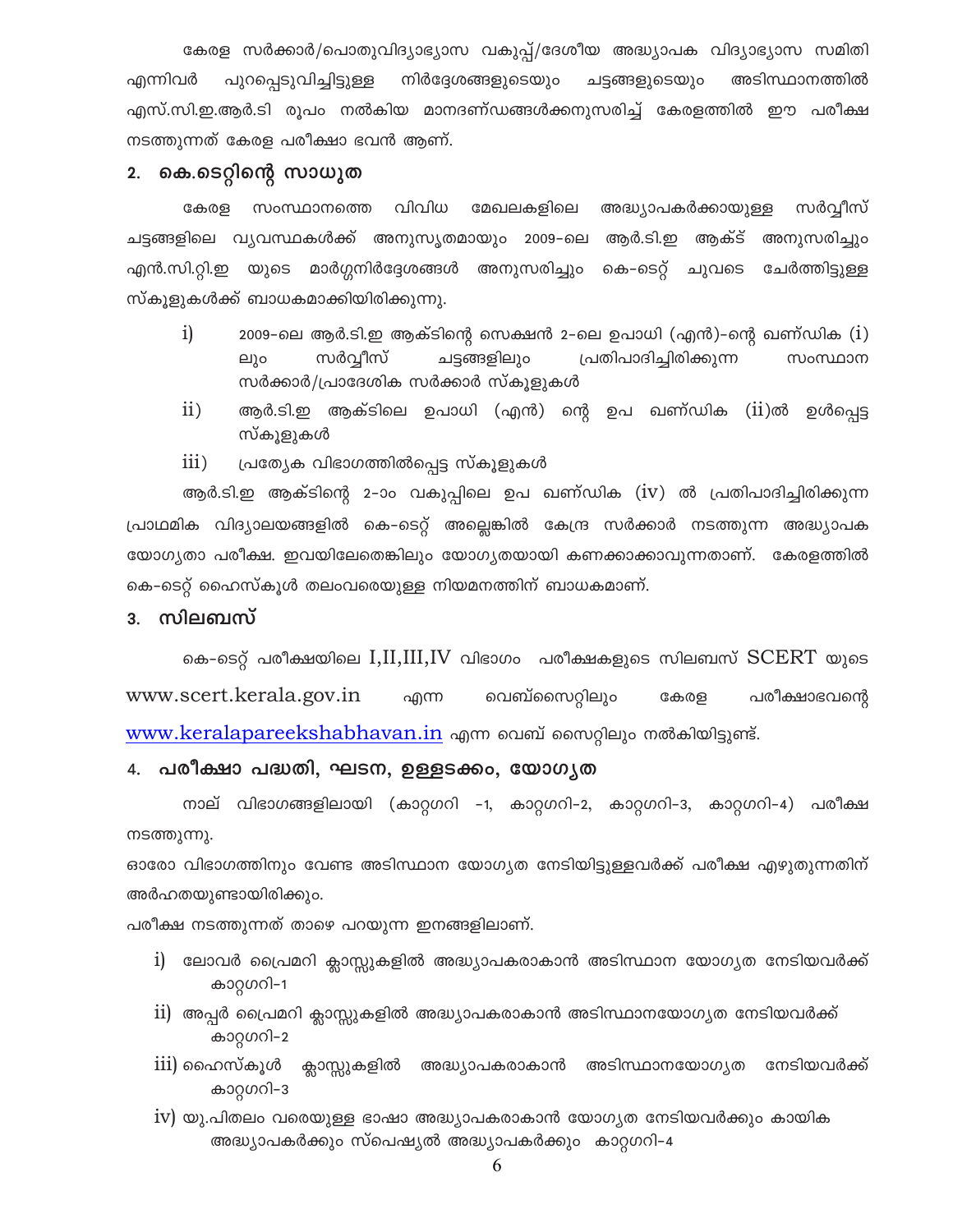$V$ ) ബി.എഡ്/ഡി.എഡ് അവസാന സെമസ്റ്റർ പരീക്ഷ എഴുതി ഫലം കാത്തിരിക്കുന്ന

വിദ്യാർത്ഥികൾക്കും കെ-ടെറ്റ് പരീക്ഷയ്ക്ക് അപേക്ഷിക്കാം

കൂടുതൽ കാറ്റഗറികളിൽ യോഗ്യത നേടി പരീക്ഷ എഴുതാൻ താൽപ്പര്യം ഒന്നിൽ ഉള്ളവർക്ക് ഒരു ഓൺലൈൻ അപേക്ഷ മതിയാകും. വെവ്വേറെ അപേക്ഷിക്കേണ്ടതില്ല, എന്നാൽ പരീക്ഷ പ്രത്യേകം എഴുതേണ്ടതാണ്.

#### $\bf A.$  കാറ്റഗറി 1- ലോവർ പ്രൈമറി ക്ലാസ്സുകൾ

#### അപേക്ഷിക്കാനുള്ള കുറഞ്ഞ യോഗൃത

45% മാർക്കോടെ ഹയർ സെക്കൻഡറി/സീനിയർ സെക്കൻഡറി (തത്തുല്യം) പരീക്ഷ കൂടാതെ കേരള സർക്കാർ പരീക്ഷാ ബോർഡ് നടത്തുന്ന ട്രെയിൻഡ് പാസായിരിക്കണം. ടീച്ചേഴ്സ് സർട്ടിഫിക്കറ്റ് അല്ലെങ്കിൽ ഡിപ്ലോമ ഇൻ എഡ്യൂക്കേഷൻ (ടി.ടി.സി/ഡി.എഡ്) പരീക്ഷാ പാസായിരിക്കണം.

#### അല്ലെങ്കിൽ

45% മാർക്കോടെ ഹയർ സെക്കൻഡറി/സീനിയർ സെക്കൻഡറി (തത്തുല്യം) പരീക്ഷയോടൊപ്പം എൻ.സി.റ്റി. ഇ–യുടെ 2002–ലെ ചട്ടങ്ങൾക്കനുസരിച്ച് 2 വർഷത്തെ ഡിപ്ലോമ ഇൻ എലമെന്ററി എഡ്യൂക്കേഷൻ കൂടി നേടിയവർക്കും അപേക്ഷിക്കാം

#### അല്ലെങ്കിൽ

50% മാർക്കോടെ ഹയർ സെക്കൻഡറി/സീനിയർ സെക്കൻഡറി (തത്തുല്യം) പാസാവുകയും 4 വർഷത്തെ ബാച്ച്ലർ ഓഫ് എലമെന്ററി എഡ്യൂക്കേഷൻ ( $\operatorname{B.El.Ed}$ ) യോഗൃതയും ഉണ്ടാകണം.

#### അല്ലെങ്കിൽ

50% മാർക്കോടെ ഹയർ സെക്കൻഡറി/സീനിയർ സെക്കൻഡറി (തത്തുല്യം) ജയത്തോടൊപ്പം 2 വർഷത്തെ ഡിപ്ലോമ ഇൻ എഡ്യൂക്കേഷൻ (സ്പെഷ്യൽ എഡ്യൂക്കേഷൻ) യോഗ്യതകൂടി നേടിയവരാകണം.

## കേരള സർക്കാർ പരീക്ഷ ബോർഡും കേരളത്തിലെ യൂണിവേഴ്സിറ്റികളും അംഗീകരിച്ച കോഴ്സുകൾ ജയിച്ചവർക്ക് അപേക്ഷിക്കാവുന്നതാണ്.

#### പരീക്ഷയുടെ മാതൃക

ഈ വിഭാഗത്തിലെ പരീക്ഷയ്ക്ക് ഒരു പേപ്പർ മാത്രമേ ഉണ്ടാകുകയുള്ളൂ. ഒബ്ജക്ടീവ് ടൈപ്പ് മൾട്ടിപ്പിൾ ചോയ്സ് മാതൃകയിലായിരിക്കും ( $\rm{MCQS)}$  പരീക്ഷ. ഓരോ ചോദ്യത്തിനും ഒരു മാർക്ക് എന്ന രീതിയിൽ ക്രമീകരിച്ചിരിക്കുന്നു. തന്നിരിക്കുന്ന ഓപ്ഷനുകളിൽ നിന്ന് 630) ശരിയുത്തരം തെരഞ്ഞെടുക്കാവുന്നതാണ്. ഇത്തരത്തിൽ ആകെ 150 ചോദ്യങ്ങൾ ഉണ്ടായിരിക്കും. ഓരോ മാർക്കു വീതം 150 മാർക്ക്.

 $\overline{7}$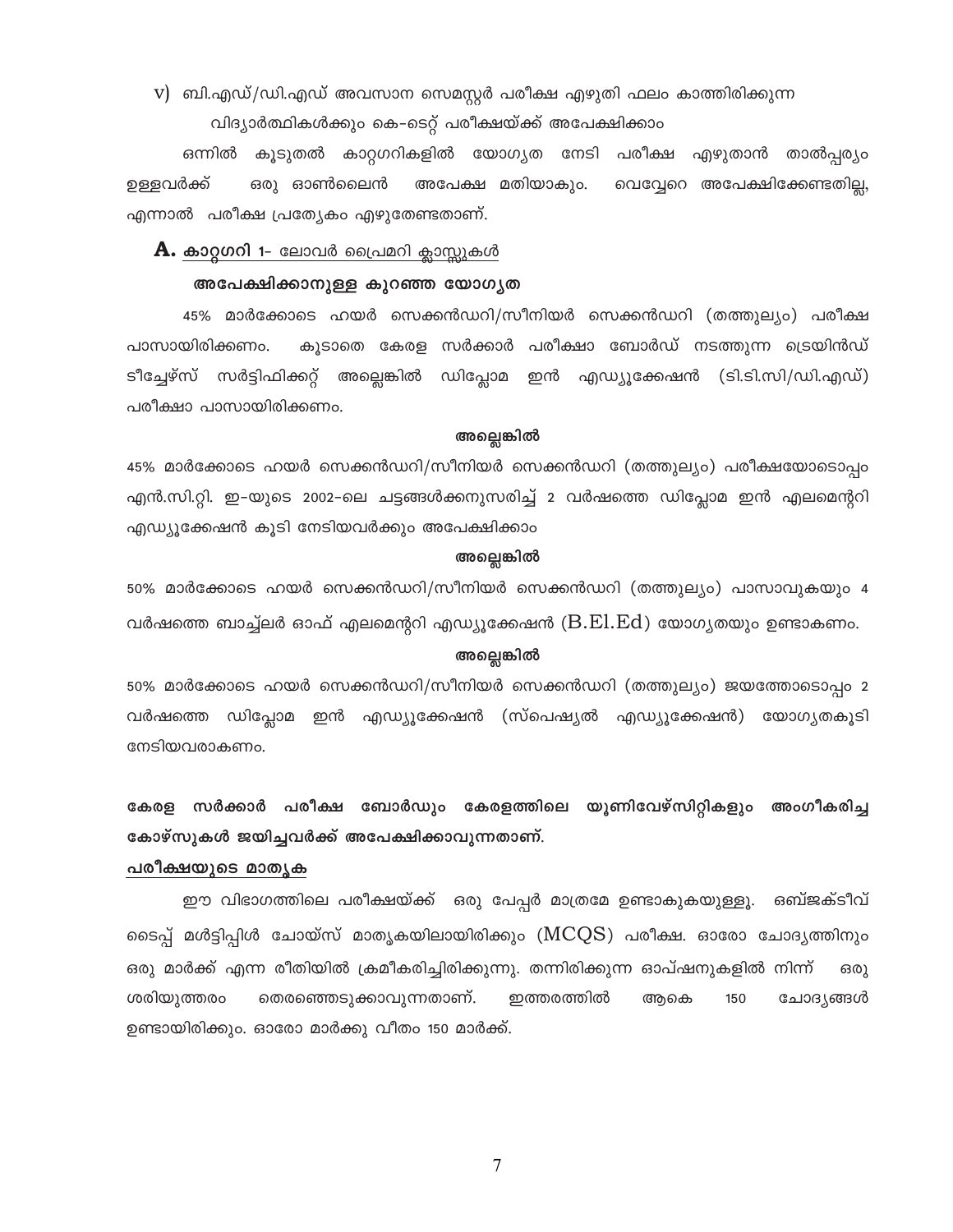തുല്യമായ പ്രാധാന്യം കൊടുത്തുകൊണ്ടുള്ള ചോദ്യങ്ങൾ ആണ് ഇവയിലെല്ലാം

- വിഷയത്തെ കുറിച്ചുള്ള അറിവ് ആശയങ്ങൾ അദ്ധ്യാപനത്തിനുള്ള കഴിവ് പ്രശ്നപരിഹാരപാടവം എന്നിവ തരത്തിലുള്ള അളക്കുന്ന ചോദ്യങ്ങളായിരിക്കും ഗണിതശാസ്ത്രവും പരിസ്ഥിതി പഠനവും എന്ന ഭാഗത്ത് നിന്നുള്ളത്.
- ഭാഗത്തിൽ ഉൾപ്പെടുന്നതും രണ്ടാം എന്നാൽ ഒന്നാം ഭാഷയായി അപേക്ഷകൻ തെരഞ്ഞെടുക്കാത്തതുമായ ഏതെങ്കിലും രണ്ടാം ആയി ഭാഷ ഭാഷ അപേക്ഷയിൽ തെരഞ്ഞെടുക്കാവുന്നതാണ്. ഇത് രേഖപ്പെടുത്തേണ്ടതാണ്. ഭാഷയെക്കുറിച്ചുള്ള അറിവ്, പ്രയോഗപാടവം എന്നിവ അളക്കുന്നതിനുള്ള ചോദ്യങ്ങൾ മൂന്നാം ഭാഗത്തിൽ ഉൾപ്പെടുത്തിയിരിക്കുന്നു.
- ബോധന മാധ്യമമായി തെരഞ്ഞെടുത്ത ഭാഷ (മലയാളം, തമിഴ്, കന്നഡ) ഏതാണോ അതിലുള്ള കഴിവും പ്രാവീണ്യവും മനസ്സിലാക്കാൻ തക്ക ചോദ്യങ്ങൾ ഭാഗം 2-ൽ (ഒന്നാം ഭാഷ) ഉൾക്കൊള്ളിക്കുന്നു.

ഉൾപ്പെടുത്തിയിരിക്കുന്നത്. വ്യത്യസ്തരായ കുട്ടികളുടെ സ്വഭാവസവിശേഷതകൾ മനസ്സിലാക്കുന്നതിനും അവരുമായി കഴിവ് പരിശോധിക്കുന്ന ആശയവിനിമയം നടത്തുന്നതിനും തരത്തിലുള്ള ഉള്ള ചോദ്യങ്ങൾ ഉൾപ്പെടുത്തിയിരിക്കും

മന:ശാസ്ത്രവുമായി ബന്ധപ്പെട്ട ചോദ്യങ്ങളാണ് ഭാഗം-1-ൽ

6 മുതൽ 11 വയസുവരെയുള്ള കുട്ടികളുടെ പഠനത്തിലും- ബോധന-വിദ്യാഭ്യാസ

## ചോദൃങ്ങളുടെ രീതിയും നിലവാരവും

\* ലോവർ പ്രൈമറി തലത്തിൽ അറബി അദ്ധ്യാപകരാകാൻ യോഗ്യതയുള്ളവർക്ക് മാത്രം

| ഭാഗം           | ഉള്ളടക്കം                                         | ചോദൃങ്ങളുടെ<br>എണ്ണം | മാർക്ക് |
|----------------|---------------------------------------------------|----------------------|---------|
|                | ശിശുവികാസവും<br>ബോധന<br>ശാസ്ത്രവും (6-11 വയസ്)    | 30                   | 30      |
| 1              | ഗണിതശാസ്ത്രം                                      | 30                   | 30      |
|                | പരിസ്ഥിതി പഠനം                                    | 30                   | 30      |
| $\overline{2}$ | മലയാളം/<br>ഒന്നാം<br>ഭാഷ<br>തമിഴ്/ കന്നഡ/ഇംഗ്ലീഷ് | 30                   | 30      |
| 3              | ഭാഷ-2 ഇംഗ്ലീഷ്/അറബി*                              | 30                   | 30      |
|                | ആകെ മാർക്ക്                                       | 150                  | 150     |

ഘടനയും ഉള്ളടക്കവും

ഓരോ പരീക്ഷയും മൂന്നു ഭാഗങ്ങളായി നടത്തപ്പെടുന്നു.

8

1 മുതൽ 5 വരെ ക്ലാസ്സുകളിലെ  $\rm{SCERT}$  സിലബസ് അനുസരിച്ച് ഓരോ മേഖലയ്ക്കും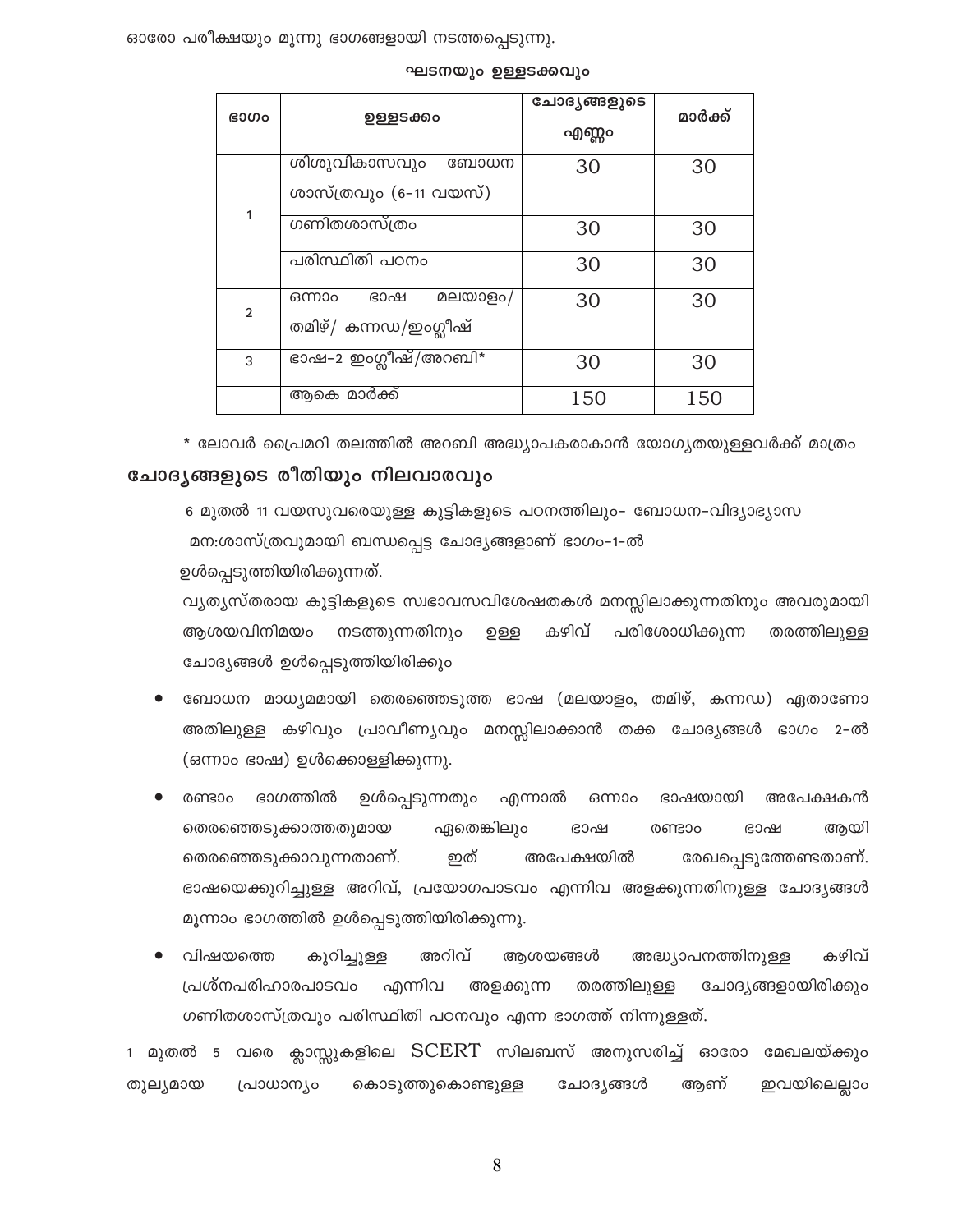ഉൾപ്പെടുത്തിയിരിക്കുന്നതെങ്കിലും ചോദ്യങ്ങളുടെ കാഠിന്യവും വ്യാപ്തിയും സെക്കന്ററി തലം വരെയായിരിക്കും

#### В. കാറ്റഗറി–2 (അപ്പർ പ്രൈമറി ക്ലാസ്സുകൾ)

#### അടിസ്ഥാന യോഗ്യത

ബി.എ/ബി.എസ്.സി/ബികോം ഡിഗ്രിയോടൊപ്പം. എലമെന്ററി എഡ്യൂക്കേഷനിൽ ദ്വിവൽസര  $1.$ ഡിപ്ലോമയോ/ റ്റി.റ്റി.സിയോ പാസായിരിക്കണം.

#### അല്ലെങ്കിൽ

ബി.എ/ബി.കോം/ബി.എസ്.സി 45% മാർക്കോടെ ബിരുദത്തോടൊപ്പം ബാച്ച്ലർ ഇൻ (NCTE) എഡ്യൂക്കേഷൻ (ബി.എഡ്) യോഗൃതകൂടി ഉണ്ടാവണം സമയാസമയങ്ങളിൽ പുറപ്പെടുവിക്കുന്ന ചട്ടങ്ങൾ ബാധകമായിരിക്കും)

#### അല്ലെങ്കിൽ

50% മാർക്കോടെ ഹയർ സെക്കൻഡറി/സീനിയർ സെക്കൻഡറി (തത്തുല്യം) വിജയത്തോടൊപ്പം 4 വർഷത്തെ ബാച്ച്ലർ ഇൻ എലമെന്ററി എഡ്യൂക്കേഷൻ  $(\operatorname{B.El.Ed})$ 

#### അല്ലെങ്കിൽ

മാർക്കോടെ ഹയർ സെക്കൻഡറി/സീനിയർ സെക്കൻഡറി (തത്തുല്യം) വിജയം 4 50% വർഷത്തെ ബി.എസ്.സി/ ബി.എ ഇൻ എഡ്യൂക്കേഷൻ (BA.Ed Or B.Sc). അവസാന വർഷ സെമസ്റ്റർ പരീക്ഷ എഴുതിയിരിക്കുന്ന D.Ed, B.Ed വിദ്യാർത്ഥികൾക്കും അപേക്ഷിക്കാവുന്നതാണ്.

#### പരീക്ഷയുടെ മാതൃക

വിഭാഗത്തിൽ ചോയ്സ് മൾട്ടിപ്പിൾ ഈ ഒരു പേപ്പർ മാത്രമേ ഉണ്ടാകു. മാതൃകയിലായിരിക്കും ( $\mathrm{MCOS})$  ചോദ്യങ്ങൾ. ഓരോ ചോദ്യത്തിനും ഒരു മാർക്ക് എന്ന രീതിയിൽ ക്രമീകരിച്ചിരിക്കുന്നു. ഒരു ശരിയുത്തരം തെരഞ്ഞെടുക്കാവുന്നതാണ്. ആകെ 150 ചോദ്യങ്ങൾ ഉണ്ടായിരിക്കും.

| ഭാഗം           | ൭ളളടക്കം                                                                                                                                                                                                        | ചോദ്യങ്ങളു | മാർക്ക് |
|----------------|-----------------------------------------------------------------------------------------------------------------------------------------------------------------------------------------------------------------|------------|---------|
|                |                                                                                                                                                                                                                 | ടെ എണ്ണാ   |         |
|                | ശിശുവികാസം ബോധനശാസ്ത്രവും (11–14 വയസ് വരെ)                                                                                                                                                                      | 30         | 30      |
|                | സയൻസ്, ഗണിതശാസ്ത്ര അദ്ധ്യാപകർക്ക്<br>വേണ്ടി<br>എ)<br>ഗണിതവും സയൻസും<br>അല്ലെങ്കിൽ<br>സാമൂഹ്യ ശാസ്ത്ര അദ്ധ്യാപകർക്ക്<br>വേണ്ടി<br>ബി)<br>സാമൂഹ്യശാസ്ത്രം<br>അല്ലെങ്കിൽ<br>സ) മറ്റ് അദ്ധ്യാപകർ (എ) അ്ല്ലെങ്കിൽ ബി | 60         | 60      |
| $\mathfrak{p}$ | ഭാഷ-1 മലയാളം/തമിഴ്/കന്നഡ                                                                                                                                                                                        | 30         | 30      |
| 3              | ഭാഷ-2 (ഭാഷ 1 അല്ലാതെ)<br>മലയാളം/ഇംഗ്ലീഷ്                                                                                                                                                                        | 30         | 30      |
|                |                                                                                                                                                                                                                 |            |         |
|                | അകെ                                                                                                                                                                                                             | 150        | 150     |

#### പരീക്ഷാഘടനയും ഉള്ളടക്കവും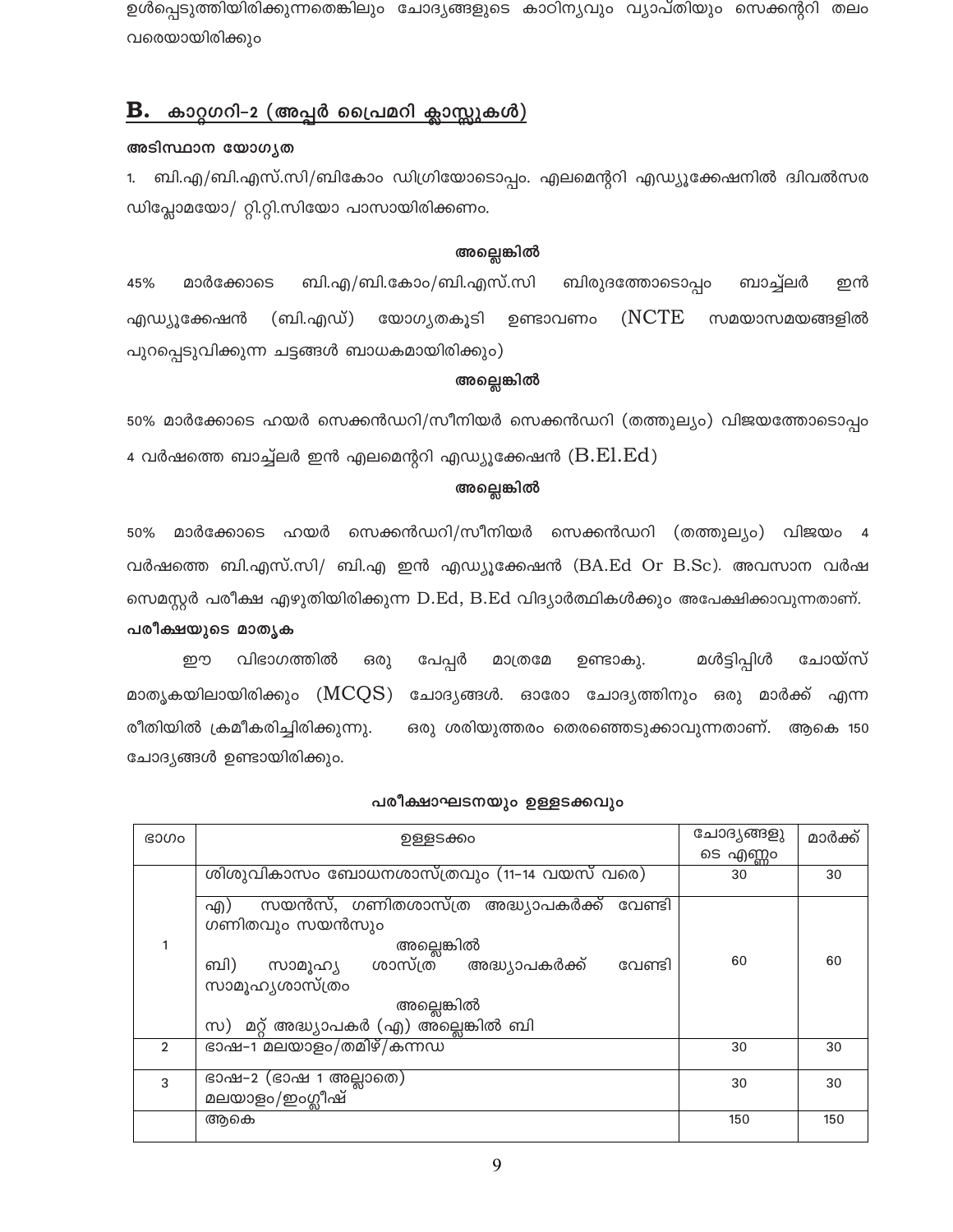#### ചോദൃങ്ങളുടെ രീതിയും നിലവാരവും

- ❖ 11–14 വയസ്സ് വരെ പ്രായമുള്ള കുട്ടികളുടെ വിദ്യാഭ്യാസ മന:ശാസ്ത്രവുമായി ബന്ധപ്പെട്ട ചോദ്യങ്ങളാണ്. ശിശുവികസനവും ബോധനവിദൃയും ഭാഗത്തിൽ എന്ന ഉൾപ്പെടുത്തിയിട്ടുള്ളത്. വ്യത്യസ്തരായ സ്വഭാവസവിശേഷതകൾ കുട്ടികളുടെ മനസ്സിലാക്കുന്നതിനും അവരുമായി ആശയവിനിമയം നടത്തുന്നതിനും ഉള്ള കഴിവ് പരിശോധിക്കുന്ന തരത്തിലുള്ള ചോദ്യങ്ങൾ ഉൾപ്പെടുത്തിയിരിക്കും
- ❖ അപേക്ഷ സമർപ്പണ സമയത്ത് തെരഞ്ഞെടുത്തിരിക്കുന്ന ബോധനമാധ്യമത്തിലെ ശേഷികളും നൈപുണികളും അളക്കുന്നതിനുള്ള ചോദ്യങ്ങളാണ് ഭാഷ –1 (മലയാളം, കന്നഡ/തമിഴ്/ഇംഗ്ലീഷ്) എന്ന വിഭാഗത്തിൽ ഉൾപ്പെടുത്തിയിരിക്കുന്നത്.
- രണ്ടാം ഭാഗത്തിൽ ഉൾപ്പെടുന്നതും എന്നാൽ ഒന്നാം ഭാഷയായി അപേക്ഷകൻ ഏതെങ്കിലും തെരഞ്ഞെടുക്കാത്തതുമായ ഭാഷ രണ്ടാം ഭാഷ  $\overline{2}$ ആയി അപേക്ഷയിൽ തെരഞ്ഞെടുക്കാവുന്നതാണ്. ഇത് രേഖപ്പെടുത്തേണ്ടതാണ്. ഭാഷയെക്കുറിച്ചുള്ള അറിവ്, പ്രയോഗപാടവം എന്നിവ അളക്കുന്നതിനുള്ള ചോദ്യങ്ങൾ മൂന്നാം ഭാഗത്ത് ഉൾപ്പെടുത്തിയിരിക്കുന്നു.
- $\clubsuit$  ഗണിതശാസ്ത്ര, ശാസ്ത്ര. സാമൂഹ്യശാസ്ത്ര വിഷയങ്ങളിലെ ചോദ്യങ്ങൾ അ വിഷയങ്ങളുടെ ആശയം, പ്രശ്നപരിഹാര പാഠവം ബോധനതലത്തിലൂള്ള അറിവ് എന്നിവയ്ക്ക് ഊന്നൽ നൽകികൊണ്ടുള്ളതാണ്.
- $\boldsymbol{\hat{*}}$  ശാസ്ത്ര, ഗണിതശാസ്ത്ര വിഷയങ്ങളിലെ ചോദ്യങ്ങൾ ഓരോ വിഷയത്തിനും 30 മാർക്ക് വീതം നൽകികൊണ്ടുള്ളതാണ്. 5 മുതൽ 8 വരെ ക്ലാസ്സുകളിലെ  $\rm{SCERT}$  സിലബസ്സിനെ അടിസ്ഥാനമാക്കി ആണ് ചോദ്യങ്ങൾ എങ്കിലും കാഠിന്യവും വ്യാപ്തിയും ഹയർ സെക്കന്ററി/സീനിയർ സെക്കന്ററിതലം വരെ ആയിരിക്കും.

## C. കാറ്റഗറി 3 (ഹൈസ്കൂൾ ക്ലാസ്സുകൾ)

ഈ പരീക്ഷ നടത്തുന്നത് ഹൈസ്കൂൾ അസിസ്റ്റന്റ് (HSA) i മലയാളം, ii ഇംഗ്ലീഷ്, iii ഹിന്ദി, iv സംസ്കൃതം v തമിഴ് vi കന്നഡ, vii അറബി, viii ഉറുദു ix സോഷ്യൽ സയൻസ്  $x$  ഫിസിക്കൽ സയൻസ്  $xi$  നാച്ചുറൽ സയൻസ്  $xii$  ഗണിതശാസ്ത്രം എന്നീ വിഷയങ്ങൾക്കാണ്.

#### അപേക്ഷിക്കാൻ വേണ്ട കുറഞ്ഞ യോഗൃത

45% മാർക്കോടെയുള്ള ബി.എ/ബി.എസ്.സി/ബികോം യോഗ്യതയും 1. അതേ വിഷയത്തിലുള്ള ബി.എഡ് ഡിഗ്രിയും ഉണ്ടായിരിക്കണം.

(കേരളത്തിലെ ഏതെങ്കിലും യൂണിവേഴ്സിറ്റികളിൽ നിന്നോ അംഗീകാരമുള്ള ഇതര യൂണിവേഴ്സിറ്റികളിൽ നിന്നോ നേടിയ യോഗ്യത ആയിരിക്കണം)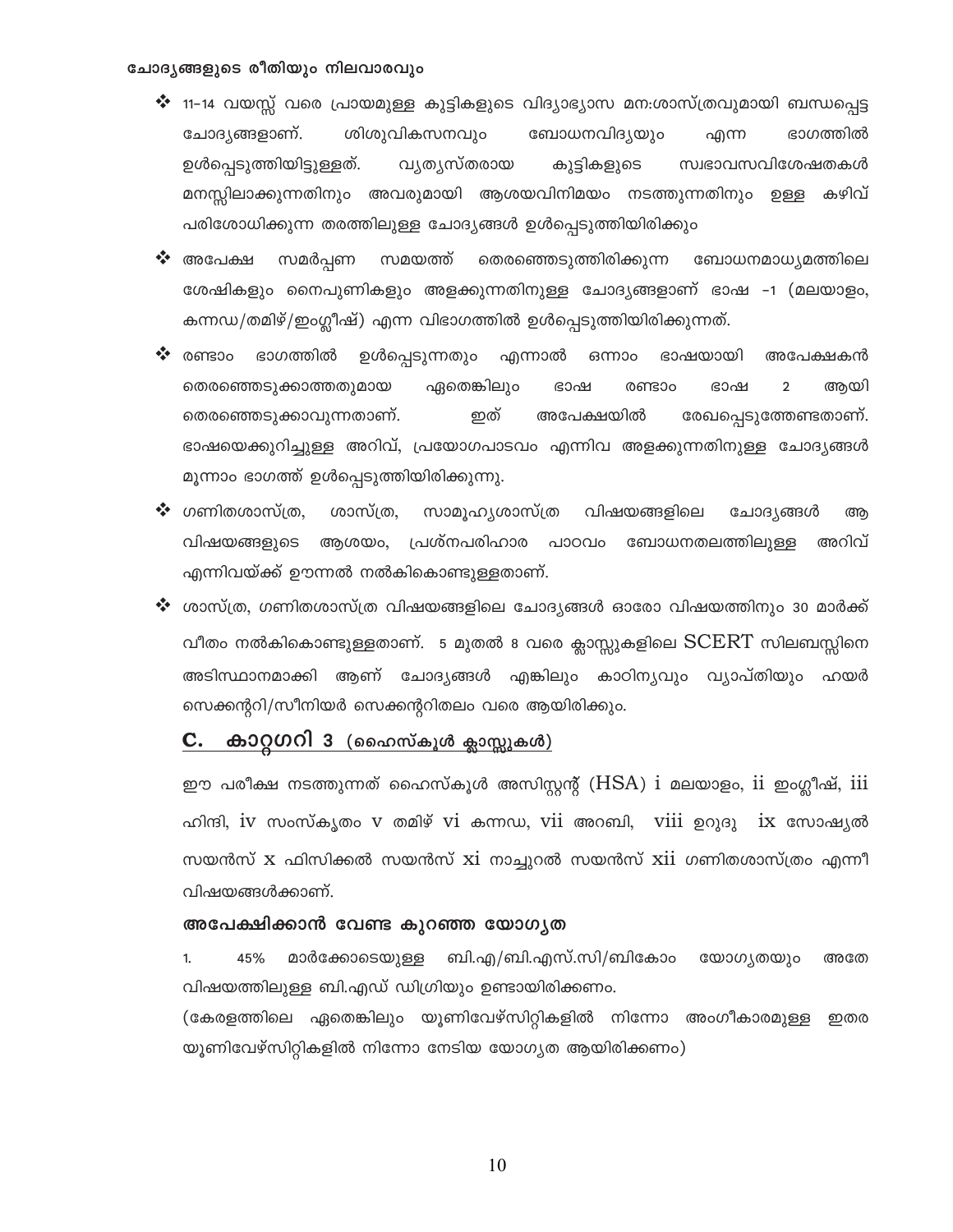ഗണിതശാസ്ത്രം, ഭൗതികശാസ്ത്രം, രസതന്ത്രം, സസ്യശാസ്ത്രം, ജന്തുശാസ്ത്രം  $\overline{2}$ . എന്നീ വിഷയങ്ങളിൻമേൽ ഡിഗ്രി നേടിയവർക്ക് 50% മാർക്കിൽ കുറയാത്ത അതേ വിഷയത്തിലുള്ള എം.എസ്.സി എഡ്യൂക്കേഷൻ ( $\operatorname{MSC} \to \operatorname{Cd}$ ) ഡിഗ്രി ഉണ്ടെങ്കിൽ കാറ്റഗറി  $(NCERT)$ 3-ന് അപേക്ഷിക്കാവുന്നതാണ്. നടത്തുന്ന മേഖലാ വിദ്യാഭ്യാസ സ്ഥാപനങ്ങളിൽ നിന്നും ലഭിച്ചവ ആയിരിക്കണം) സസ്യ /ജന്തു ശാസ്ത്ര വിഭാഗക്കാർക്കും 50% മാർക്കിൽ കുറയാതെ റീജിയണൽ ഇൻസ്റ്റിറ്റ്യൂട്ട് ഓഫ് എഡ്യൂക്കേഷനിൽ നിന്ന് നേടിയ ലൈഫ് സയൻസിൽ ற்தத  ${\rm MSC}\, {\rm Ed}$  ഡിഗ്രി ഉള്ളവർക്കും അപേക്ഷിക്കാവുന്നതാണ്.

3. 45% ൽ കുറയാതെയുള്ള ബി.എ അല്ലെങ്കിൽ തത്തുല്യ യോഗൃതയും  $\rm {LTTC}$ ജയിച്ചവർക്കും കാറ്റഗറി മൂന്നിന് അപേക്ഷിക്കാവുന്നതാണ്.

## കുറിപ്പ്

- NCTE) അംഗീകരിച്ച കേരള സർക്കാർ/പരീക്ഷാബോർഡ്/ സർവ്വകലാശാലകൾ 3–ന് അദ്ധ്യാപനത്തിൽ ഡിപ്ലോമ/ഡിഗ്രി യോഗ്യതയുളളവർക്കും കാറ്റഗറി അപേക്ഷിക്കാവുന്നതാണ്. றற അപേക്ഷകൾ കേരള സർക്കാർ/ കേരളത്തിലെ ഏതെങ്കിലും സർവ്വകലാശാലകൾ അംഗീകരിച്ച സർട്ടിഫിക്കറ്റ് തുല്യതാ വെരിഫിക്കേഷന്റെ സമയത്ത് ഹാജരാക്കേണ്ടതാണ്.
- അംഗീകരാമുള്ള കറസ്പോണ്ടൻസ് കോഴ്സ് വഴിയോ ഓപ്പൺ യൂണിവേഴ്സിറ്റികൾ വഴിയോ യോഗ്യത നേടിവയർ കേരളത്തിലെ ഏതെങ്കിലും യൂണിവേഴ്സിറ്റികളിൽ നിന്ന് തുല്യതാ/അംഗീകാര സർട്ടിഫിക്കറ്റ് വാങ്ങി ഹാജരാക്കേണ്ടതാണ്.

#### മെയിൻ കുറഞ്ഞ യോഗ്യത പരിഗണിക്കുമ്പോൾ പേപ്പറിന്റെയും, സബ്സിഡിയറി പേപ്പറുകളുടെയും മാർക്ക് മാത്രമേ പരിഗണിക്കുകയുള്ളൂ.

#### പരീക്ഷാ രീതി

ആകെ 150 ചോദ്യങ്ങൾ അടങ്ങിയ മൾട്ടിപ്പിൾ ചോയ്സ് മാതൃകയിലുള്ള ഒരു പേപ്പർ രീതിയിൽ ശരിയുത്തരത്തിനും ഒരു മാർക്ക് മാത്രമേ ഉണ്ടാകു. ഓരോ എന്ന ക്രമീകരിച്ചിരിക്കുന്നു.

| ഭാഗം           | ൭ളളടക്കം                         | ചോദ്യങ്ങളുടെ<br>എണ്ണം | മാർക്ക് |
|----------------|----------------------------------|-----------------------|---------|
|                | മന:ശാസ്ത്രം,<br>കൗമാര<br>പഠന     | 40                    | 40      |
|                | സിദ്ധാന്തങ്ങൾ, അദ്ധ്യാപന അഭിരുചി |                       |         |
| $\overline{2}$ | മലയാളം/തമിഴ്/<br>$1 - 0$<br>ഭാഷ  | 30                    | 30      |
|                | കന്നഡ/ഇംഗ്ലീഷ്                   |                       |         |
| 3              | വിഷയാടിസ്ഥാനത്തിലുള്ള ചോദ്യങ്ങൾ  | 80                    | 80      |
|                | (ആശയവും, ബോധനശാസ്ത്രവും)         |                       |         |
|                | അകെ                              | 150                   | 150     |

#### ഘടനയും ഉള്ളടക്കവും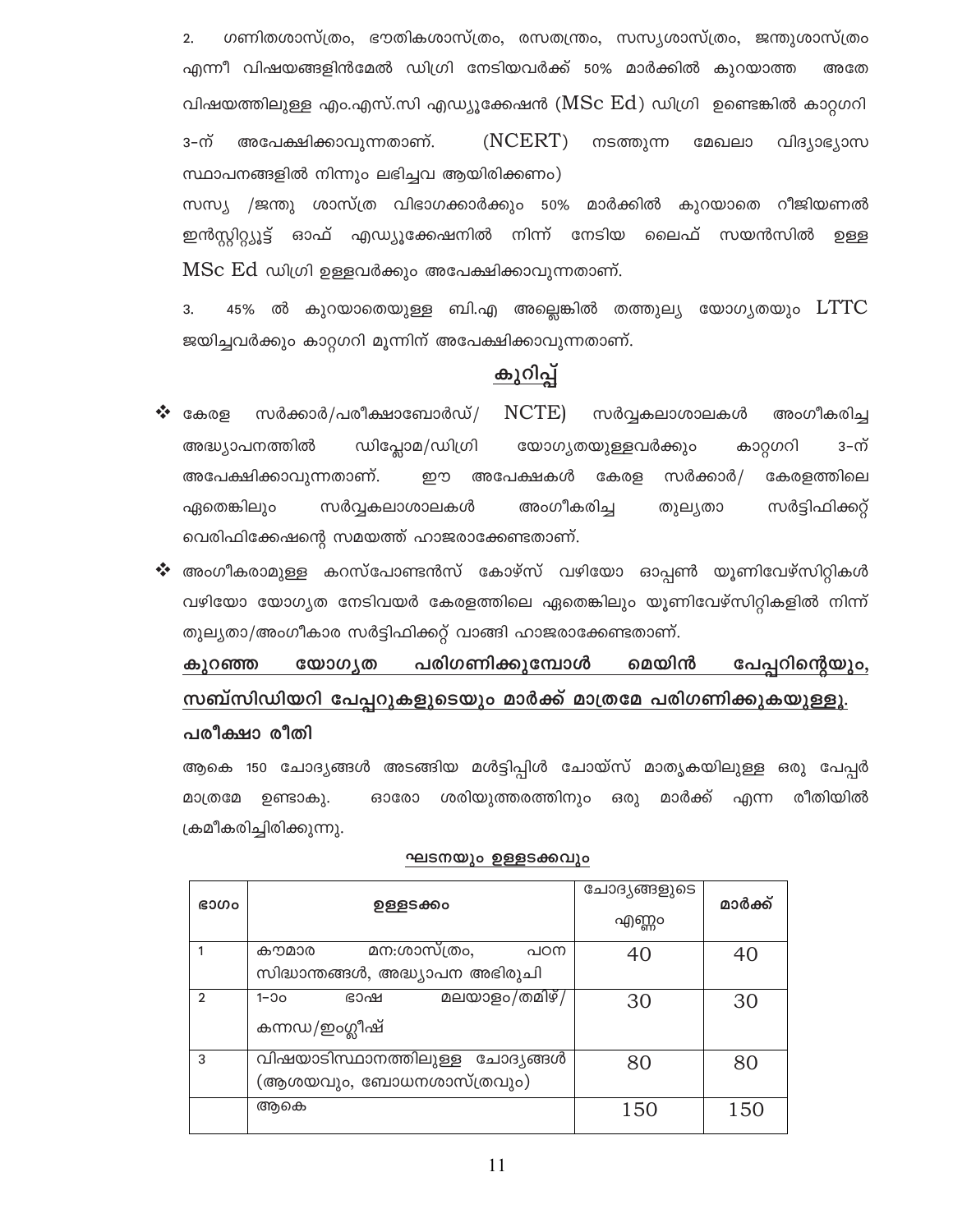#### ചോദൃങ്ങളുടെ രീതിയും നിലവാരവും

- ❖ ഭാഗം -1 ലെ ചോദ്യങ്ങൾ 13 മുതൽ 17 വയസ്സ് വരെ പ്രായമുള്ള കുട്ടികളുടെ വിദ്യാഭ്യാസ സമീപനങ്ങളും മന:ശാസ്ത്രം പഠന-ബോധന തത്ത്വങ്ങളും എന്നിവയെകുറിച്ചുള്ളവയായിരിക്കും. വിവിധ പഠിതാക്കളുടെ സ്വഭാവ സവിശേഷതകളും, ആവശ്യങ്ങളും, മന:ശാസ്ത്രവും മനസ്സിലാക്കി പഠനം അനായാസമാക്കുന്നതിനുള്ള കഴിവ് പരിശോധിക്കുന്ന ചോദ്യങ്ങൾ ഉൾപ്പെടുത്തും.
- $\boldsymbol{\mathbf{\hat{x}}}$  ഭാഷ (മലയാളം/ഇംഗ്ലീഷ്/തമിഴ്/കന്നഡ) യിലെ ചോദ്യങ്ങൾ ബോധന മാധ്യമമായി തെരഞ്ഞെടുത്ത ഭാഷയെ ഉപയോഗിക്കാനുള്ള കഴിവ് അളക്കുന്നതരത്തിൽ ആയിരിക്കും.
- $\cdot$  അതത് വിഷയങ്ങളിലെ ആശയങ്ങൾക്കും സങ്കൽപ്പങ്ങൾക്കും അനുസരിച്ചുള്ളവ ആയിരിക്കും. ഈ വിഭാഗത്തിലെ ചോദ്യങ്ങൾ ബോധനവിദ്യ (പെഡഗോഗി) യുമായി ബന്ധപ്പെട്ട ചോദ്യങ്ങളും ഉൾപ്പെടും
- ❖ കേരള എസ്.സി.ഇ.ആർ.ടി പ്രസിദ്ധപ്പെടുത്തിയിട്ടുള്ള 8 മുതൽ 12-ാം ക്ലാസ്സ് വരെയുള്ള സിലബസ് അഭിസ്ഥാനമാക്കിയുള്ള ചോദ്യങ്ങളാണ് ഉൾപ്പെടുത്തിയിരിക്കുന്നതെങ്കിലും കാഠിന്യവും വ്യാപ്തിയും ഡിഗ്രി തലം വരെയുള്ളതായിരിക്കും.

## $\mathbf{D}.\textcolor{red}{\textbf{a}}$ ാറ്റഗറി– 4

യു.പിതലം വരെയുള്ള അറബി/ഹിന്ദി/സംസ്കൃതം/ഉറുദു സ്പെഷ്യലിസ്റ്റ് അദ്ധ്യാപകർ കായിക അദ്ധ്യാപകർ (ഹൈസ്കൂൾ തലം വരെ) ആർട്ട് & ക്രാഫ്റ്റ് അദ്ധ്യാപകരാകാൻ (എൻ.സി.റ്റി.ഇ ഗവൺമെന്റ് കുറഞ്ഞ യോഗ്യത പ്രഖ്യാപിക്കുന്നതുവരെ മാനദണ്ഡങ്ങൾക്കനുസൃതമായി) ആഗ്രഹിക്കുന്നവർ.

#### അപേക്ഷിക്കാനുള്ള കുറഞ്ഞ യോഗൃത

അറബി/ഹിന്ദി/സംസ്കൃതം/ഉറുദു ഭാഷാ അദ്ധ്യാപകരാകാൻ യോഗ്യത നേടിയവർ (യു.പി തലം വരെ) സ്പെഷ്യലിസ്റ്റ് അദ്ധ്യാപകർ, കായിക അദ്ധ്യാപകർക്കുള്ള (കേരള എഡ്യൂക്കേഷണൽ ആക്ട് & റൂൾസ്–ലെ ചാപ്റ്റർ xxxi– ൽ പ്രതിപാദിക്കുന്ന) യോഗ്യത നേടിയവർക്കും കാറ്റഗറി -4 പരീക്ഷയ്ക്ക് അപേക്ഷിക്കാം

#### നോട്ട്

ഏതെങ്കിലും വിഷയത്തിൽ കേരള സർക്കാർ/പരീക്ഷാ ബോർഡ്/എൻ.സി.റ്റി.ഇ/ അംഗീകരിച്ച സർട്ടിഫിക്കറ്റ്/ഡിപ്ലോമ/ഡിഗ്രി സർവ്വകലാശാലകൾ ഇൻ ടീച്ചിംഗ് യോഗ്യതയുള്ളവർക്ക് മാത്രമേ കെ-ടെറ്റ്-4-ന് അപേക്ഷിക്കാനാവുകയുള്ളൂ.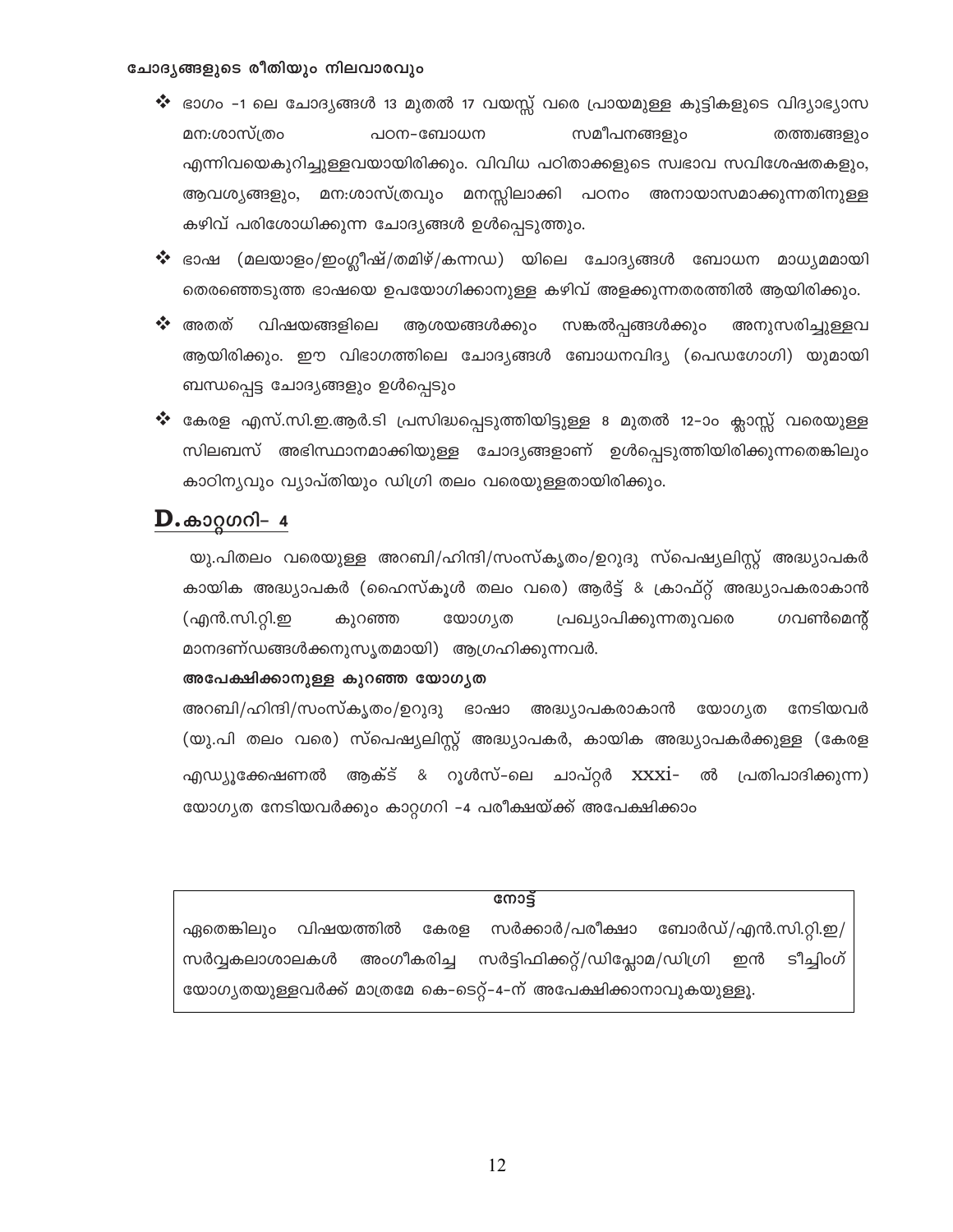#### പരീക്ഷാ രീതി

ഈ വിഭാഗത്തിലും ഒരു പേപ്പർ മാത്രമേ ഉണ്ടാകു. എല്ലാ ചോദ്യങ്ങളും മൾട്ടിപ്പിൾ ചോയ്സ് മാതൃകയിലുള്ളതായിരിക്കും. ഒരു ശരിയുത്തരത്തിന് ഒരു മാർക്ക് എന്ന ക്രമത്തിൽ ആകെ 150 ചോദ്യങ്ങൾ ഉണ്ടായിരിക്കും.

| ഭാഗം<br>നമ്പർ  | വിഷയം                                                         | ചോദൃങ്ങളുടെ<br>എണ്ണം | മാർക്ക് |
|----------------|---------------------------------------------------------------|----------------------|---------|
|                | ശിശുവികസനം, ബോധന<br>ശാസ്ത്രം അദ്ധ്യാപന<br>അഭിരുചി             | 30                   | 30      |
| $\overline{2}$ | ഭാഷ– 1 മലയാളം <i>(</i> തമിഴ്/<br>കന്നഡ/ഇംഗ്ലീഷ്               | 40                   | 40      |
| 3              | വിഷയാടിസ്ഥാനത്തിലുള്ള<br>ചോദ്യങ്ങൾ (ആശയവും<br>ബോധനശാസ്ത്രവും) | 80                   | 80      |
|                | അകെ                                                           | 150                  | 150     |

#### പരീക്ഷ – ഘടനയും ഉള്ളടക്കവും

#### ചോദൃങ്ങളുടെ രീതിയും നിലവാരവും

- $\bm{\dot{\ast}}$  6 മുതൽ 14 വയസ്സ് വരെയുള്ള കുട്ടികളുടെ വിദ്യാഭ്യാസ മന:ശാസ്ത്രവുമായി ബന്ധപ്പെട്ട ചോദ്യങ്ങൾ ആണ് ആദ്യ ഭാഗത്ത് ഉൾപ്പെടുത്തുന്നത്. വ്യത്യസ്ത പഠിതാക്കളുടെ സ്വഭാവ സവിശേഷതകളും, മന:ശാസ്ത്രവും മനസ്സിലാക്കി ആവശ്യങ്ങളും പഠനത്തെ അനായാസമാക്കി തീർക്കാനുള്ള കഴിവ് അളക്കുന്ന ചോദ്യങ്ങൾ ഉൾപ്പെടുത്തും.
- $\boldsymbol{\boldsymbol{\mathsf{*}}}$  ബോധന മാധ്യമത്തിലെ ശേഷിയും കാര്യക്ഷമതയും അളക്കുന്നതിനുള്ള ചോദ്യങ്ങളാണ് ഭാഷ (മലയാളം, തമിഴ്, ഇംഗ്ലീഷ്, കന്നഡ) വിഭാഗത്തിൽ ഉൾപ്പെടുത്തുന്നത്.
- $\clubsuit$  ബോധനതലത്തിൽ പ്രസ്തുത വിഷയത്തെ മനസ്സിലാക്കുന്നതിനും അശയങ്ങൾ ഉൾക്കൊള്ളുന്നതിനും ഉള്ള കഴിവ് അളക്കുന്ന തരത്തിലുള്ള ചോദ്യങ്ങൾ ആണ് ഭാഗം-3-ൽ ഉൾപ്പെടുത്തുന്നത്.
- $\clubsuit$  സ്പെഷ്യൽ സബ്ജക്ടുകളുടെ സിലബസ്  $SCERT$  യുടെ www.scert $ker$ alagov.in എന്ന വെബ്സൈറ്റിൽ പ്രസിദ്ധികരിക്കും.
- ക്ലാസ്സുകളിലെ SCERT സിലബസ്സിനെ ആസ്പദമാക്കിയുള്ള 1 മുതൽ 8 വരെ ചോദ്യങ്ങളാണ് ഉൾപ്പെടുത്തിയിരിക്കുന്നതെങ്കിലും വ്യാപ്തിയും ചോദ്യങ്ങളുടെ കാഠിന്യവും സെക്കൻഡറി തലം വരെ ആയിരിക്കും.

കെ-ടെറ്റ് പരീക്ഷയ്ക്ക് അപേക്ഷിക്കുന്നവർക്ക് അനുവദിച്ചിട്ടുള്ള മാർക്കിളവ്  $\, {\rm SC/ST}$ വിഭാഗത്തിൽപ്പെട്ടവർക്ക് ഭിന്നശേഷി യോഗ്യതാ പരീക്ഷയിൽ 5% മാർക്കിളവ് അനുവദിച്ചിട്ടുണ്ട്. (കേരള സർക്കാർ തീരുമാനങ്ങൾക്കും നിയമങ്ങൾക്കും അനുസൃതം)  $\overline{\text{OBC}/\text{OEC}}$  ക്കാർക്ക് 3% മാർക്കിളവും അനുവദിക്കുന്നു.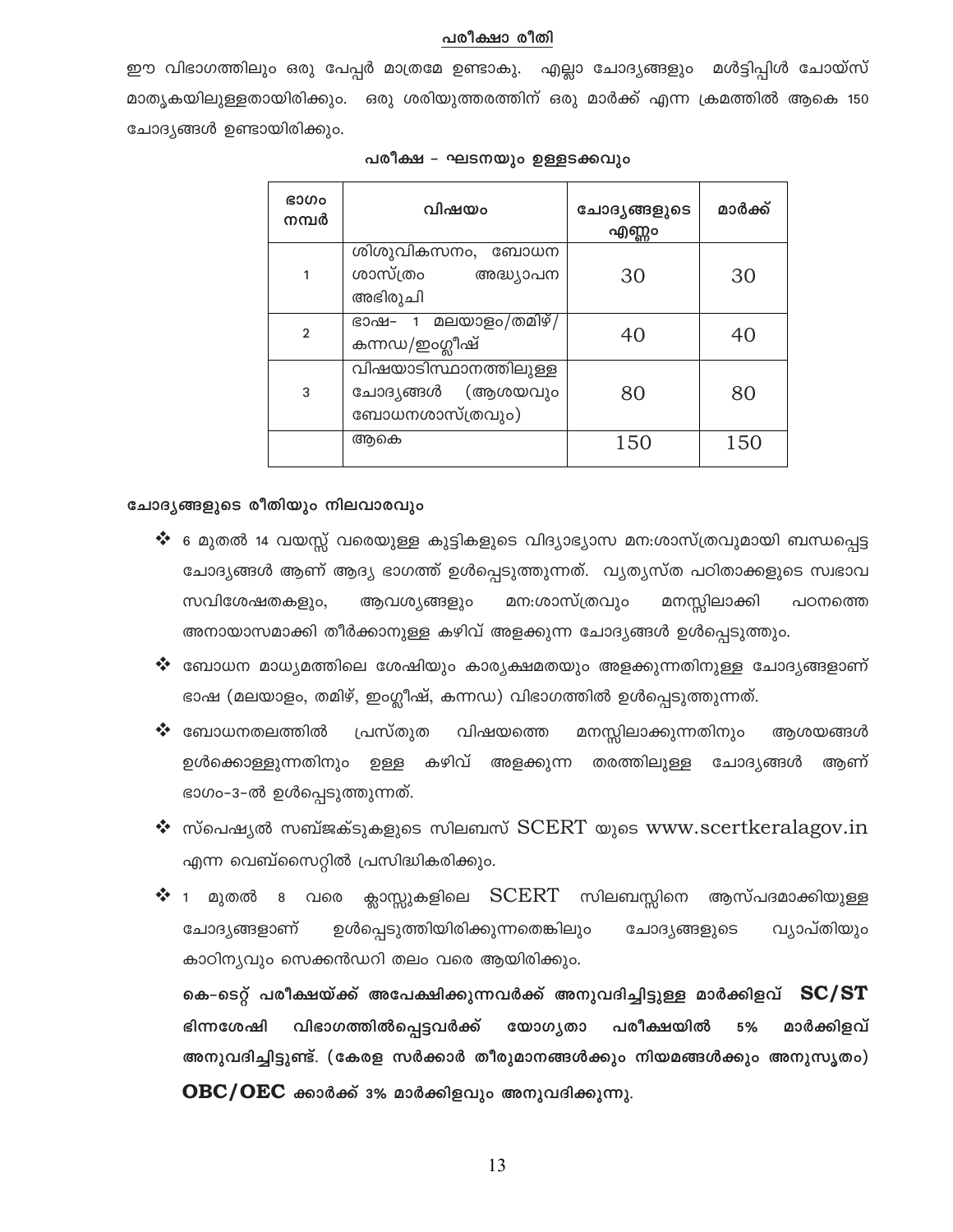## 5. യോഗൃത നേടുന്നതിനുള്ള മാർക്ക്

15–03–2017 –ലെ സർക്കാർ ഉത്തരവ് സ.ഉ (കൈ) നമ്പർ 18/2017/പൊ.വി.വ പ്രകാരം ജനറൽ കാറ്റഗറിക്ക് 60% (90മാർക്ക്) ആയും എസ്.സി./എസ്.റ്റി/ഒ.ബി.സി/ഒ.ഇ.സി വിഭാഗങ്ങൾക്ക് കെ–ടെറ്റ് പാസാകുന്നതിന് മിനിമം മാർക്ക് 55% (82 മാർക്ക്) ആയും പി.എച്ച് കാഴ്ചവൈകല്യമുള്ളവർ എന്നീ വിഭാഗങ്ങൾക്ക് 50% (75 മാർക്ക്) ആയും നിജപ്പെടുത്തിയിട്ടുണ്ട്.

കെ–ടെറ്റ് പരീക്ഷയിലെ ഏതെങ്കിലും ചോദ്യങ്ങൾ ഒഴിവാക്കിയാൽ അത്തരം ചോദ്യങ്ങൾക്കുള്ള മാർക്കിളവ് എല്ലാ വിഭാഗങ്ങൾക്കും ഒരു പോലെ നൽകുന്നതാണ്. **നെഗറ്റീവ് മാർക്ക്**: കെ-ടെറ്റ് പരീക്ഷയ്ക്ക് നെഗറ്റീവ് മാർക്ക് ഉണ്ടായിരിക്കില്ല. കെ-ടെറ്റ് മെച്ചപ്പെടുത്തണമെന്ന് ആഗ്രഹിക്കുന്നവർക്ക് നേടിക്കഴിഞ്ഞാലും മാർക്ക് യോഗ്യത വീണ്ടും പരീക്ഷാ എഴുതാവുന്നതാണ്.

#### പ്രധാന കുറിപ്പ്

കെ–ടെറ്റ് യോഗ്യത നേടി എന്നത്കൊണ്ട് മാത്രം ഒരു വ്യക്തി അദ്ധ്യാപകനാകാൻ യോഗ്യനായി എന്ന് അർത്ഥമാകുന്നില്ല. അതത് സർക്കാരുകളും, നിയമന അധികാരികളും നിഷ്കർഷിച്ചിട്ടുള്ള മറ്റ് യോഗ്യതകൾ കൂടി നേടിയാൽ മാത്രമേ അദ്ധ്യാപകനായി തെരഞ്ഞെടുക്കപ്പെടുകയുള്ളൂ

#### പ്രായ പരിധി 6.

കെ–ടെറ്റ് പരീക്ഷ എഴുതുന്നതിന് പ്രായപരിധി ഇല്ല.

#### **പരീക്ഷാ ഷെഡ്യൂൾ** 7.

പരീക്ഷാ തീയതി.  $m$  $Q$  $Q$  $O$ , വിവരങ്ങൾ എന്നിവ മറ്റ് കെ-ടെറ്റ് 2017 വിജ്ഞാപനത്തോടൊപ്പം നൽകിയിട്ടുണ്ട്.

വരാവുന്നതാണ്. പ്രോസ്പെക്ടസിൽ നൽകിയിട്ടുള്ള വിവരങ്ങളിൽ മാറ്റം പത്രങ്ങളിലൂടെയും മറ്റ് അത്തരത്തിലുണ്ടാകുന്ന മാറ്റങ്ങൾ ഇലക്ട്രോണിക് മാധ്യമങ്ങളിലൂടെയും അറിയിക്കുന്നതാണ്. കൂടാതെ പരീക്ഷ ഭവന്റെ വെബ്സൈറ്റായ <u>www.keralapareekshabhavan.in</u> എന്ന സൈറ്റ് വഴിയും അത്തരം മാറ്റങ്ങൾ നിരീക്ഷക്കാവുന്നതാണ്.

#### 8. ചോദൃപേപ്പറിന്റെ ഭാഷയും മാധ്യമവും

 $1, 2, 4$ ഒഴികെ) ഭാഷകളിൽ കാറ്റഗറി (ഭാഷ ചോദ്യപേപ്പറുകൾ രണ്ട് (മലയാളത്തിലും ഇംഗ്ലീഷിലും) ഉണ്ടായിരിക്കും. കാറ്റഗറി 3 ന്റെ ചോദ്യങ്ങൾ ഇംഗ്ലീഷിൽ മാത്രമായിരിക്കും നൽകുക (ഭാഷ ഒഴികെ)

#### പരീക്ഷാ കേന്ദ്രങ്ങൾ 9.

കേരളത്തിലെവിടെയും പരീക്ഷാ കേന്ദ്രങ്ങൾ തീരുമാനിക്കുന്നതിനുള്ള അധികാരം കേരള പരീക്ഷാഭവനുണ്ട്. അപേക്ഷകൾ സ്വീകരിച്ചതിന് ശേഷം പരീക്ഷാകേന്ദ്രങ്ങൾ അറിയിക്കുന്നതാണ്. അപേക്ഷകന് പരീക്ഷ എഴുതാൻ ഉദ്ദേശിക്കുന്ന ജില്ല/ വിദ്യാഭ്യാസ ജില്ല തെരഞ്ഞെടുക്കുന്നതിനുള്ള അവസരം അപേക്ഷ ഫോമിൽ നൽകിയിട്ടുണ്ട്.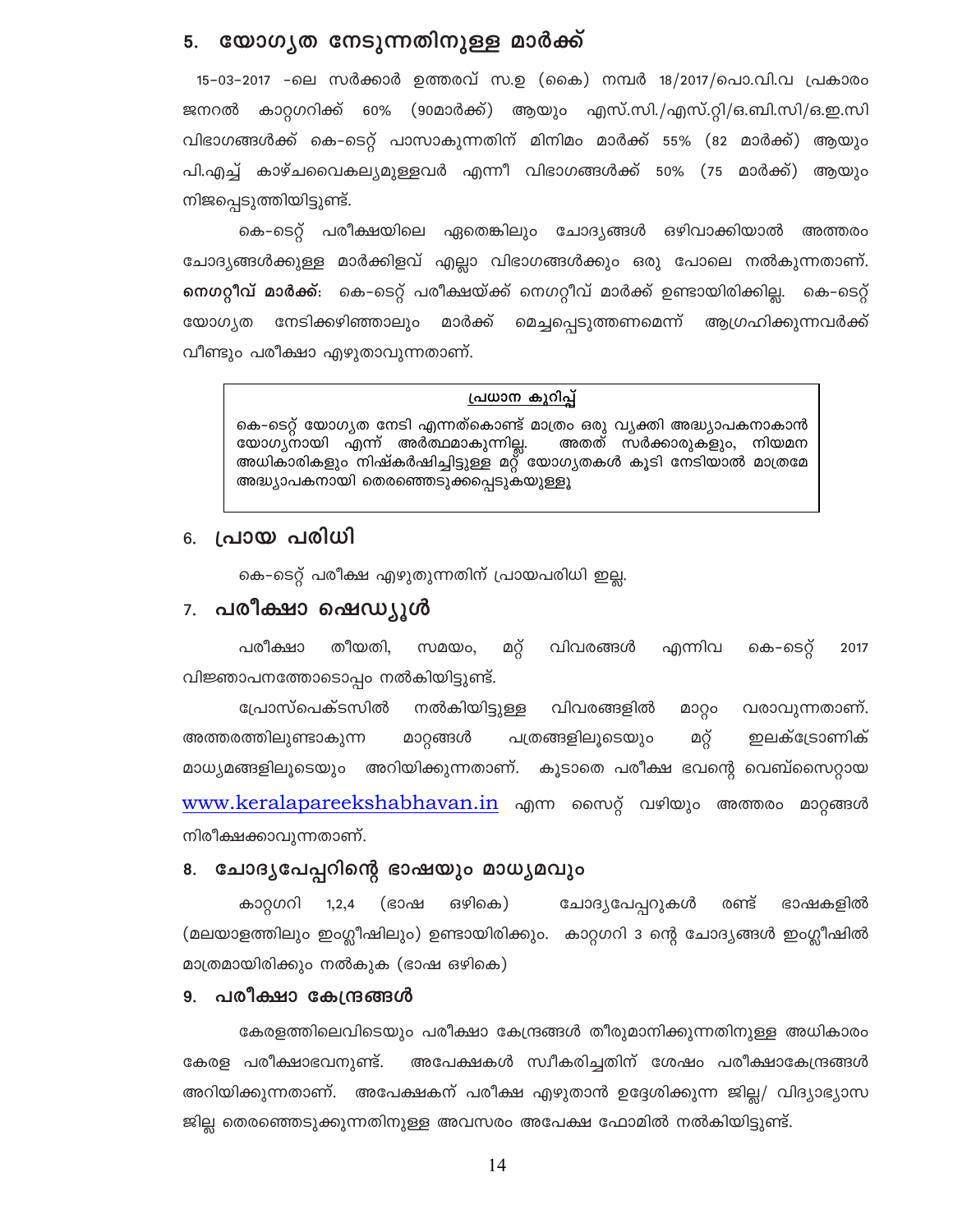#### 10. പരീക്ഷാ ഫീസ്:

ഓരോ വിഭാഗത്തിലും അപേക്ഷിക്കുന്നതിന്: ജനറൽ വിഭാഗത്തിന് 500/– രൂപയും എസ്.സി./എസ്.ടി വിഭാഗത്തിന് 250/– രൂപയുമാണ് അപേക്ഷാ ഫീസ്. ക്രഡിറ്റ്/ഡെബിറ്റ് കാർഡ് നെറ്റ് ബാങ്കിംഗ് ചെലാൻ എന്നിവ വഴി 67371493960 Kerala Tet എന്ന അക്കൗണ്ട് നമ്പറിൽ ഡയറക്ടർ, എസ്.സി.ഇ.ആർ.ടി പുജപ്പുര, തിരുവനന്തപുരം എന്ന പേർക്ക് ഏതെങ്കിലും എസ്.ബി.ഐ ശാഖകളിൽ അടയ്ക്കാവുന്നതാണ്.

ഒരു തവണ അടച്ച ഫീസ് യാതൊരു കാരണവശാലും മറ്റ് പരീക്ഷകൾക്കായി മാറ്റിവയ്ക്കുന്നതോ തിരികെ ലഭിക്കുന്നതോ അല്ല.

## 11. അപേക്ഷ സമർപ്പണ രീതി

പരീക്ഷ ഭവന്റെ വെബ്സൈറ്റിൽ നിന്നും <u>www.keralapareekshabhavan.in,</u> www.bpekerala.in പ്രോസ്പെക്ടസ്, വിജ്ഞാപനം, നിർദ്ദേശങ്ങൾ, ഫീസടയ്ക്കുന്ന രീതി, അപേക്ഷാരീതി എന്നിവ ഡൗൺലോഡ് ചെയ്ത് എടുക്കാവുന്നതാണ്.

അപേക്ഷ ഓൺലൈൻ ആയി മാത്രമേ സമർപ്പിക്കാൻ സാധിക്കൂ. **Final** Submit' ചെയ്ത അപേക്ഷയുടെ പ്രിന്റൗട്ട് അപേക്ഷകന് സൂക്ഷിക്കാവുന്നതാണ്. അപേക്ഷ '**Final Submit**' ചെയ്യുന്നതിന് മുമ്പായി അപേക്ഷയിൽ നൽകിയിട്ടുള്ള ് $\mathbf{Final}$  Submit' ചെയ്ത് വിവരങ്ങൾ ശരിയാണെന്ന് ഉറപ്പ് വരുത്തേണ്ടതാണ്. കഴിഞ്ഞാൽ പിന്നീട് യാതൊരു വിധ തിരുത്തലുകളും വരുത്താൻ സാധിക്കുകയില്ല.

## കെ–ടെറ്റ് പരീക്ഷയ്ക്ക് അപേക്ഷിക്കാനുള്ള രീതി

രണ്ട് ഘട്ടങ്ങളായാണ് അപേക്ഷ സമർപ്പിക്കേണ്ടത്.

#### ആദൃഘട്ടം (ഫീസടയ്ക്കൽ)

വെബ്സൈറ്റിൽ www.keralapareekshabhavan.in, പരീക്ഷാഭവന്റെ www.bpekarala.in K-TET 2017 എന്ന ലിങ്കിൽ ക്ലിക്ക് ചെയ്യുക. K-TET ഓൺലൈൻ ആപ്ലിക്കേഷൻ സെലക്ട് ചെയ്യുക (വിജ്ഞാപനത്തോടൊപ്പം നൽകിയിട്ടുള്ള നിർദ്ദേശങ്ങൾക്കനുസരിച്ച് പ്രവർത്തിക്കുക). നിർദ്ദേശിച്ചിരിക്കുന്ന

വിവരങ്ങൾ രേഖപ്പെടുത്തിയ ശേഷം  $\text{Submit}}$  ക്ലിക്ക് ചെയ്യുക.  $\text{confirm}}$  ചെയ്യുന്നതിന് മുമ്പായി നൽകിയ വിവരങ്ങൾ ശരിയാണെന്ന് ഉറപ്പുവരുത്തുക.

Credit/Debit card ,നെറ്റ് ബാങ്കിംഗ് അല്ലെങ്കിൽ ചെലാൻ എന്നിവയിൽ ഏതെങ്കിലും ഫീസടയ്ക്കുന്നതിനായി തെരഞ്ഞെടുക്കാവുന്നതാണ്.

 $\mathrm{Credit}/\mathrm{Debit}$   $\mathrm{card}$  ,നെറ്റ് ബാങ്കിംഗ് വഴി ഫീസടയ്ക്കുന്നവർക്ക് ഒരു ട്രാൻസാക്ഷൻ ഐ.ഡി ലഭിക്കുന്നതാണ്. ഇതു ഉപയോഗിച്ചാണ് രണ്ടാം ഘട്ട അപേക്ഷാ സമർപ്പണം നടത്തേണ്ടത്. ചെലാൻ ഉപയോഗിച്ച് ഫീസടക്കുന്നവർ ചെലാന്റെ പ്രിന്റൗട്ട് എടുത്ത് ഏതെങ്കിലും ഒരു എസ്.ബി.ഐ ശാഖയിൽ ഫീസ് അടയ്ക്കാം. ചെലാനിൽ പ്രിന്റ്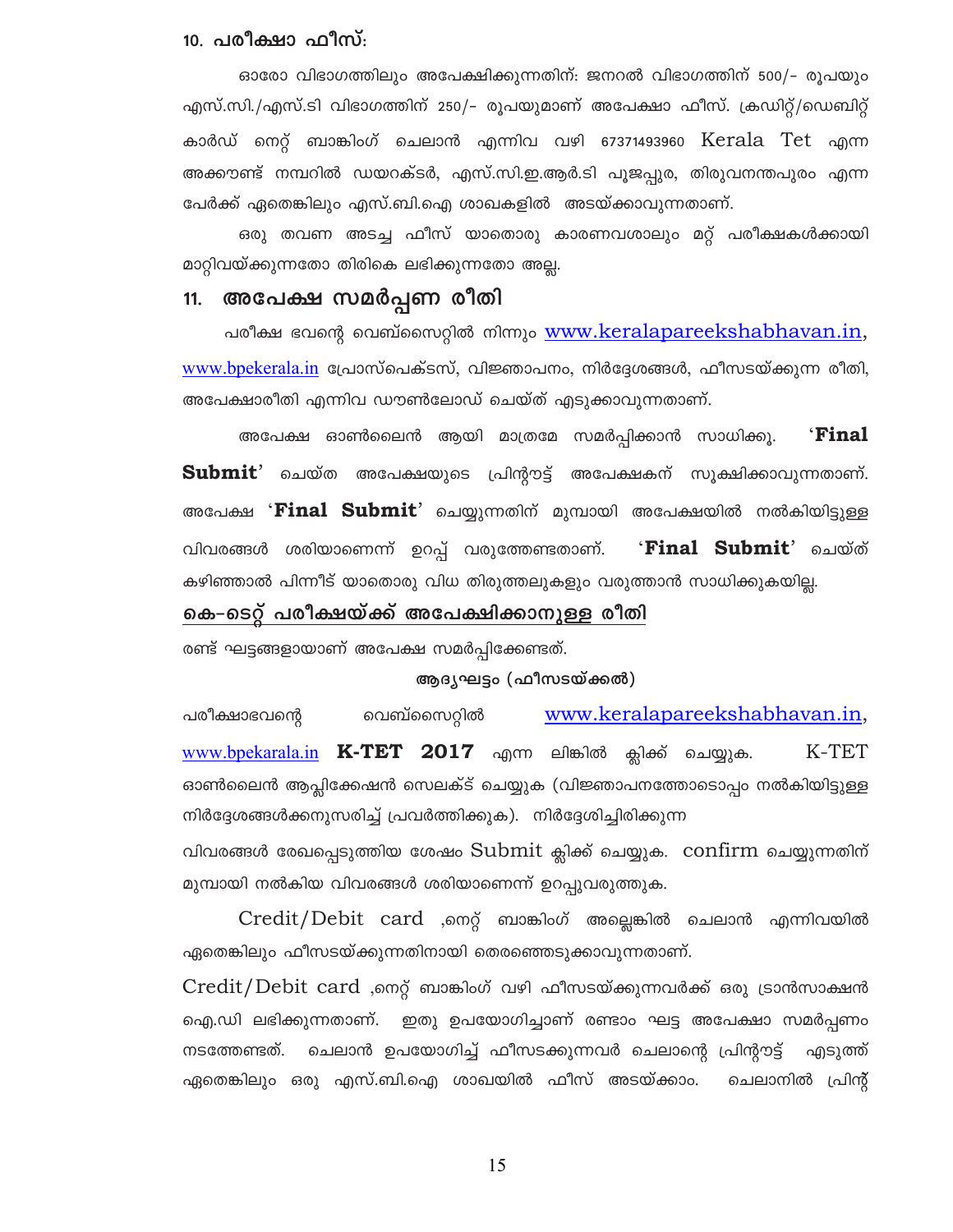ചെയ്തിരിക്കുന്ന  $\, {\rm SB} \,$  Collect റഫറൻസ് നമ്പർ ഉപയോഗിച്ച് രണ്ടാംഘട്ടം അപേക്ഷ സമർപ്പിക്കാവുന്നതാണ്.

#### രണ്ടാംഘട്ടം

ഫീസ് അടച്ചവർക്ക് മാത്രമേ ഈ ഘട്ടത്തിൽ അപേക്ഷ പൂരിപ്പിക്കാൻ കഴിയുകയുള്ളൂ. പരീക്ഷാഭവന്റെ വെബ്സൈറ്റിൽ, ' $\mathbf{K}\text{-}\mathbf{T}\mathbf{E}\mathbf{T}$  2017'  $\text{Click}$  ചെയ്യുക അതിനുശേഷം K-TET ഓൺലൈൻ ആപ്ലിക്കേഷൻ **സ്റ്റെപ് -2** സെലക്ട് ചെയ്യുക. ട്രാൻസാക്ഷൻ ഐ.ഡി/ SB Collect റഫറൻസ് നമ്പർ, ജനനതീയതി, മൊബൈൽ നമ്പർ എന്നിവ

രേഖപ്പെടുത്തുക. മുൻപ് നൽകിയ വിവരങ്ങളോടു കൂടിയ അപേക്ഷ ഫോം കാണാൻ സാധിക്കും. മറ്റ് വിവരങ്ങൾ കൂടി രേഖപ്പെടുത്തുക.

200 Pixel ഹൈറ്റും 150 Pixel width ഉം- 20 മുതൽ 30 kb സൈസ് ഉള്ള jpeg ഫോർമാറ്റിൽ ഉള്ള ഫോട്ടോ വേണം <code>upload ചെയ്യാൻ.</code> ഫോട്ടോയിൽ പേരും ജനനതീയതിയും രേഖപ്പെടുത്തേണ്ടതില്ല. ഫോട്ടോ അപ്ലോഡ് ചെയ്തശേഷം ആ പേജ് സേവ് ചെയ്യുക.

അതിനുശേഷം നൽകിയ വിവരങ്ങൾ ശരിയാണോ എന്ന് പരിശോധിക്കുന്നതിന് ഒരു **Previewpage** പേജ് ലഭിക്കുന്നതാണ്. തിരുത്തലുകൾ എന്തെങ്കിലും വരുത്താനുണ്ടെങ്കിൽ EditApplication ബട്ടൺ ക്ലിക്ക് ചെയ്ത് വേണ്ട മാറ്റങ്ങൾ

വരുത്താവുന്നതാണ്. അതിന്ശേഷം save ചെയ്യുക. വീണ്ടും preview page ലഭിക്കു ന്നതാണ്. തിരുത്തലുകൾ വരുത്തിയ വിവരങ്ങൾ മാറ്റം വന്നോ എന്ന് ഉറപ്പുവരുത്തിയതിനുശേഷം **Final Submit** ചെയ്യുക അപേക്ഷ **Final**  $\bf{Submit}$  ചെയ്തതിനുശേഷം പേര്, വിഭാഗം, വിഷയം/ഭാഷ എന്നിവയിൽ യാതൊരു വിധ Final Submit മാറ്റങ്ങളും വരുത്താൻ സാധിക്കുന്നതല്ല. ചെയ്യാത്ത **അപേക്ഷകൾ പരിഗണിക്കുന്നതല്ല**. അതിനുശേഷം അപേക്ഷയുടെ Printout എടുത്ത് സൂക്ഷിക്കുക.

അപേക്ഷയുടെ പ്രിന്റ് ഔട്ട്, ഓൺലൈൻ പേയ്മെന്റ് റെസീപ്റ്റ്, ചെലാൻ, സർട്ടിഫിക്കറ്റുകളുടെ പകർപ്പുകൾ എന്നിവ പരീക്ഷാഭവനിലേക്ക് അയയ്ക്കേണ്ടതില്ല.

## 12. അഡ്മിറ്റ് കാർഡ്

യോഗ്യരായ അപേക്ഷകൾക്കുള്ള അഡ്മിറ്റ് കാർഡ് പരീക്ഷാഭവന്റെ സൈറ്റിൽ തീയതി പിന്നീട് വെബ്സൈറ്റ് വഴിയും, പത്ര/ദൃശ്യ മാധ്യമങ്ങൾ ലഭ്യമാകുന്നതാണ്. വഴിയും അറിയിക്കുന്നതാണ്.

ശരിയായ അഡ്മിറ്റ് കാർഡ് ഇല്ലാത്ത ആരെയും പരീക്ഷാ ഹാളിൽ പ്രവേശിക്കാനോ പരീക്ഷ എഴുതാനോ അനുവദിക്കുകയില്ല.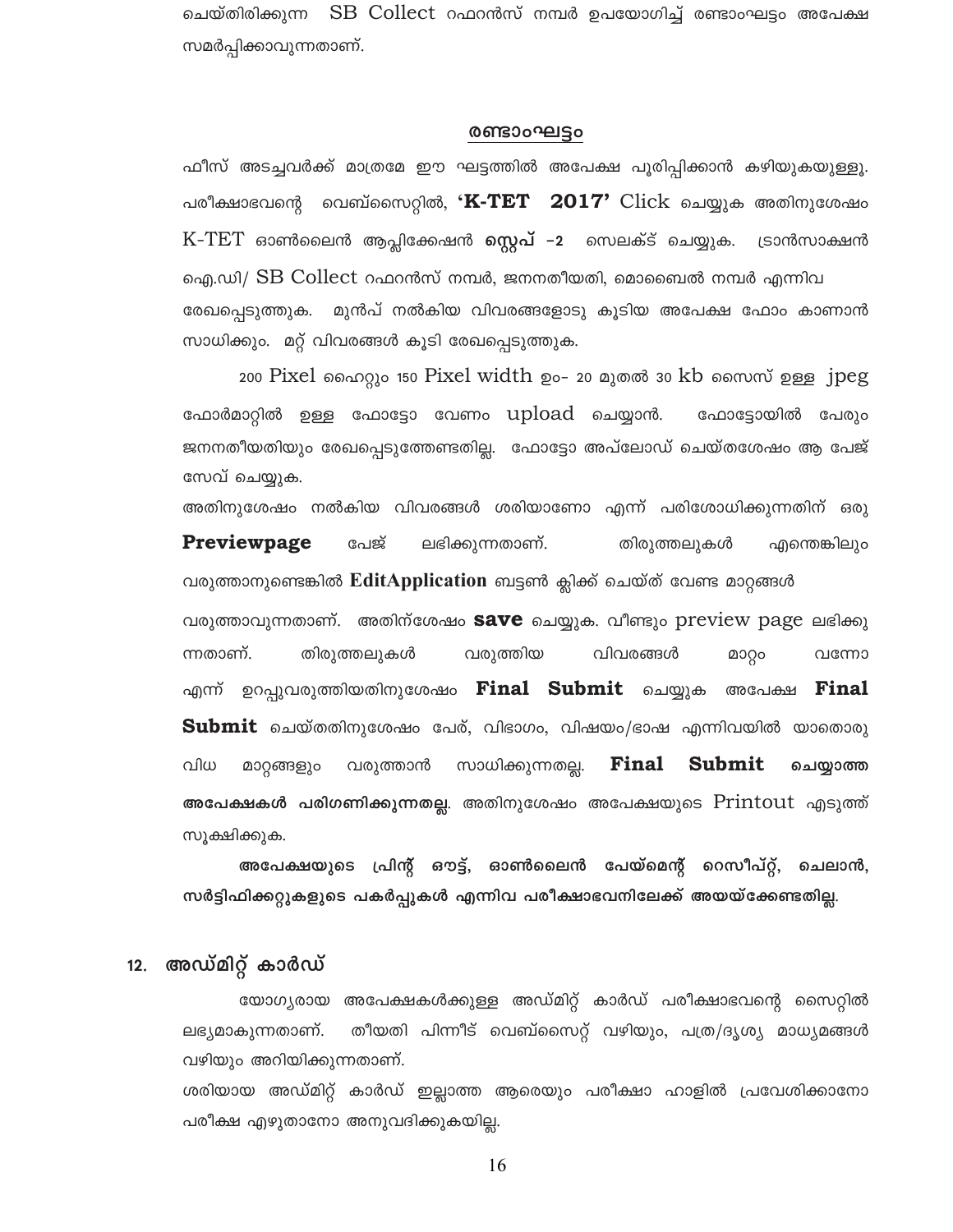#### 13. പരീക്ഷ സംബന്ധിച്ച നിർദ്ദേശങ്ങൾ

- $\boldsymbol{\cdot}$ പരീക്ഷ തുടങ്ങുന്നതിന് 30 മിനിട്ട് മുമ്പ് പരീക്ഷാ കേന്ദ്രത്തിൽ എത്തേണ്ടതാണ്.
- മറ്റ് പേപ്പറുകൾ ഒന്നും ❖ അഡ്മിറ്റ് കാർഡ് അല്ലാതെ പരീക്ഷാ ഹാളിൽ തന്നെ കൊണ്ടുവരാൻ പാടില്ല.
- ❖ ഏതെങ്കിലും വിധത്തിൽ മോശമായി പെരുമാറുന്നവരെ അയോഗ്യരാക്കുകയും മറ്റ് ശിക്ഷാനടപടികൾ സ്വീകരിക്കുന്നതുമാണ്.
- $\boldsymbol{\hat{\cdot}}$  പരീക്ഷാ സമയം കഴിയുന്നതിന് മുമ്പ് പരിക്ഷാർത്ഥികളെ പരീക്ഷാ ഹാളിൽ നിന്ന് പുറത്ത് വിടുന്നതല്ല.
- ❖ മൊബൈൽ ഫോൺ, കാൽക്കുലേറ്റർ, സ്മാർട്ട് വാച്ച് എന്നിവ പരീക്ഷാഹാളിൽ അനുവദിക്കുന്നതല്ല.
- $\bm{\hat{}}$  പരീക്ഷാ ഹാളിൽ ഉള്ള ഇൻവിജിലേറ്ററുടെ സാനിദ്ധ്യത്തിൽ പരീക്ഷാർത്ഥി ഹാജർ ബുക്കിൽ ഒപ്പു വയ്ക്കേണ്ടതാണ്.

## 14. ചോദൃപുസ്തകവുമായി ബന്ധപ്പെട്ട നിർദ്ദേശങ്ങൾ

ഓരോ ക്ലാസ് മുറികളിലും നാല് സെറ്റ് ചോദൃപുസ്തകൾ വീതം  $(A,B,C,D)$  വിതരണം ചെയ്യുന്നതാണ്.

ഓരോ വിഭാഗത്തിനും മൂന്ന് വ്യത്യസ്ത ഭാഗങ്ങൾ ഉണ്ട്. മൂന്ന് ഭാഗങ്ങൾക്കും ഒരേ സെറ്റ് ചോദ്യപുസ്തകങ്ങളാണ് ലഭിച്ചിരിക്കുന്നത് എന്ന് പരീക്ഷാർത്ഥി ഉറപ്പു വരുത്തേണ്ടതാണ്.  $(Part 1, 2 \& 3)$ 

ചോദ്യപുസ്തകത്തിൽ എന്തെങ്കിലും കുറവ് കണ്ടെത്തിയാൽ ഉടൻ തന്നെ അത് ഇൻവിജിലേറ്ററെ അറിയിച്ച് മുൻപ് ലഭിച്ച അതേ സെറ്റ് ചോദ്യപുസ്തകം തന്നെ വാങ്ങി പരീക്ഷ എഴുതേണ്ടതാണ്.

ചോദൃപുസ്തകം പരിശോധിച്ച് ഉറപ്പ് വരുത്തിയ ശേഷം പരീക്ഷാർത്ഥി ചോദ്യപുസ്തകത്തിൽ നിർദ്ദേശിച്ചിരിക്കുന്ന ഭാഗത്ത് ഒപ്പിടേണ്ടതാണ്.

## 15. ഉത്തരക്കടലാസ്  $(\mathbf{OMR})$  സംബന്ധിച്ച നിർദ്ദേശങ്ങൾ

- $\clubsuit$  ഉത്തരക്കടലാസ്സിൽ നൽകിയിരിക്കുന്ന നിർദ്ദേശങ്ങൾ നിർബന്ധമായും വായിച്ചിരിക്കേണ്ടതാണ്.
- ❖ നീല/ കറുപ്പ് ബാൾ പോയിന്റ് ഉപയോഗിച്ച് മാത്രമേ ഉത്തരങ്ങൾ പേന ഉത്തരക്കടലാസ്സിൽ നൽകിയിരിക്കുന്ന നിർദ്ദേശങ്ങൾ രേഖപ്പെടുത്താവൂ. കൃത്യമായും പാലിക്കേണ്ടതാണ്.
- ❖ ഉത്തരക്കടലാസിൽ എന്തെങ്കിലും കുഴപ്പം കണ്ടെത്തിയാൽ ഉടനെ അത് മാറ്റി വാങ്ങേണ്ടതാണ്.
- ❖ ഉത്തരക്കടലാസ് മടക്കാനോ എന്തെങ്കിലും റഫ് വർക്കുകൾ ചെയ്യാനോ പാടില്ല.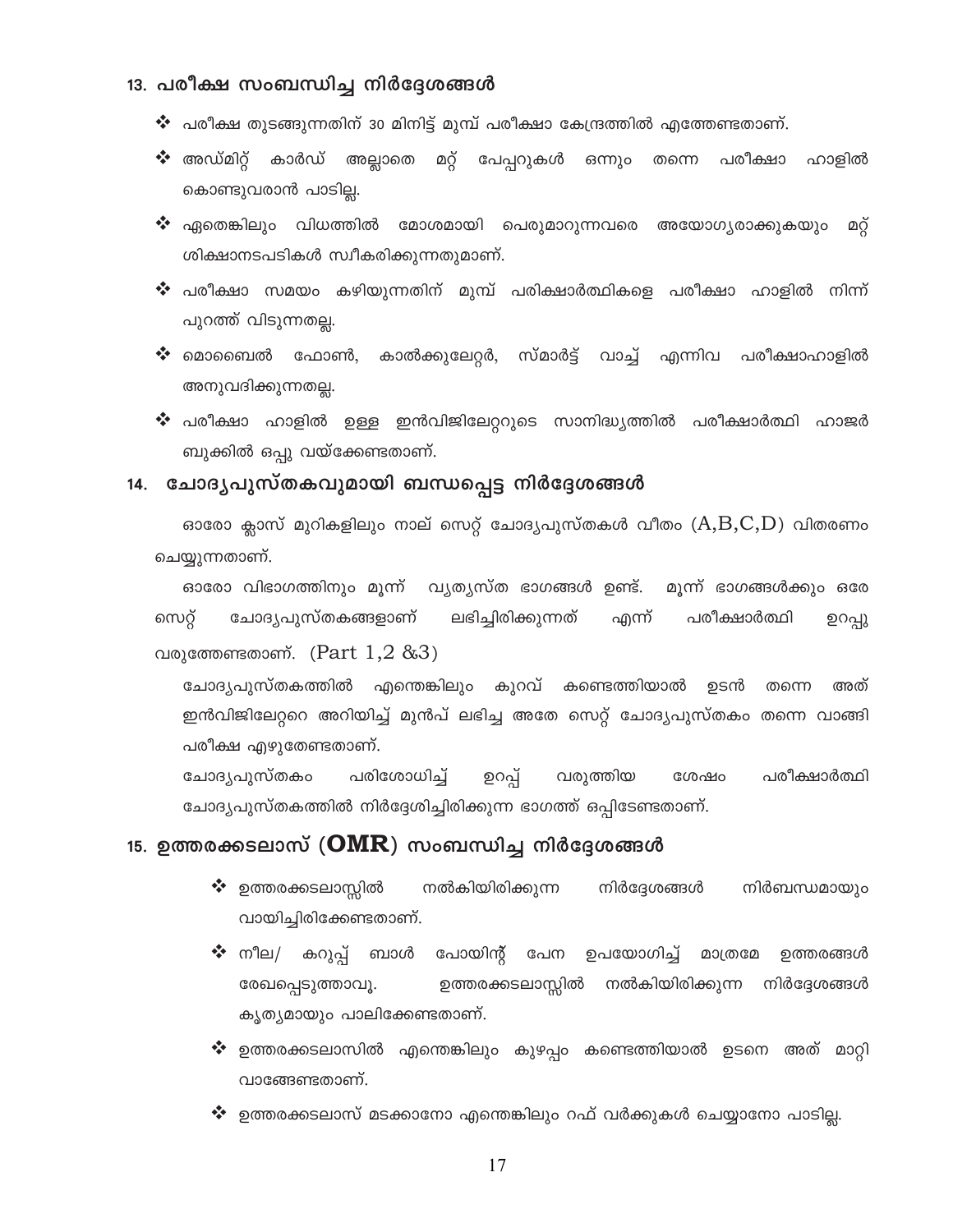- ❖ പരീക്ഷാർത്ഥി തന്റെ പേര്, റോൾ നമ്പർ, ചോദ്യപുസ്തകത്തിന്റെ മുൻപേജിൽ സെറ്റിന്റെ പേര്  $(A,B,C,D)$  എന്നിവ ഉത്തരക്കടലാസ്സിൽ കൊടുത്തിട്ടുള്ള നിർദ്ദിഷ്ട സ്ഥലത്ത് പൂരിപ്പിക്കേണ്ടതാണ്.
- കറുപ്പ്/നീല ബാൾ പേന ഉപയോഗിച്ച് പരീക്ഷാർത്ഥി തന്റെ ഒപ്പ് നിർദ്ദിഷ്ട കോളത്തിൽ രേഖപ്പെടുത്തേണ്ടതാണ്.
- കറുപ്പ്/നീല ബാൾ പേന ഉപയോഗിച്ച് ഓവൽ/ സർക്കിൾ പൂർണ്ണമായും കറുപ്പിച്ച് ഉത്തരം രേഖപ്പെടുത്തേണ്ടതാണ്.
- ഉത്തരക്കടലാസ്സിലെ ഒ.എം.ആർ ഭാഗത്ത് പാർട്ട് 1,2,3 വിഭാഗങ്ങളിൽ ഏതൊക്കെ വിഷയങ്ങളാണോ തെരഞ്ഞെടുത്തിട്ടുള്ളത് അവ മാത്രം രേഖപ്പെടുത്തേണ്ടതാണ്.
- ഒ.എം.ആർ ഷീറ്റിന്റെ കാർബൺ കോപ്പി പരീക്ഷാർത്ഥിക്കും ലഭ്യമാകും എല്ലാ ഉത്തരങ്ങളും രേഖപ്പെടുത്തിയശേഷം ഒറിജിനൽ വേർപ്പെടുത്തി ഇൻവിജിലേറ്റർക്ക് നൽകുകയും കാർബൺ കോപ്പി സൂക്ഷിക്കേണ്ടതുമാണ്.
- ❖ അപ്പൻഡിക്സിൽ ഒ.എം.ആർ ഷീറ്റിന്റെ മാതൃക നൽകിയിട്ടുണ്ട്.

## 16. മൂല്യനിർണ്ണയവും ഫലപ്രഖ്യാപനവും

ഉത്തരക്കടലാസ്സുകളുടെ മൂല്യനിർണ്ണയവും ഫലപ്രഖ്യാപനവും പൂർണ്ണമായും കമ്പ്യൂട്ടർ വൽക്കൃത ഒ.എം.ആർ (ഓപ്റ്റിക്കൽ മാർക്ക് റീഡർ) രീതിയിലാണ്. പരീക്ഷ കഴിഞ്ഞാലുടൻതന്നെ എല്ലാ ചോദ്യപേപ്പറുകളുടെയും ഉത്തര സൂചിക പരീക്ഷാഭവന്റെ ഔദ്യോഗിക വെബ്സൈറ്റായ www.keralapareekshabhavan.in ൽ പ്രസിദ്ധീകരിക്കുന്നതാണ്. ഉത്തര സൂചികയെ സംബന്ധിച്ച് എന്തെങ്കിലും പരാതി ഉണ്ടെങ്കിൽ അത് ഉത്തരസൂചിക പ്രസിദ്ധീകരിച്ചശേഷമുള്ള 5 പ്രവർത്തിദിവസങ്ങൾക്കുള്ളിൽ, <mark>സെക്രട്ടറി, പരീക്ഷാഭവൻ, പൂജപ്പുര, തിരുവനന്തപുരം</mark> എന്ന വിലാസത്തിൽ അറിയിക്കേണ്ടതാണ്. മതിയായ തെളിവുകൾ ഹാജരാക്കാത്ത പരാതികൾ സ്വീകരിക്കുന്നതല്ല. ലഭിക്കുന്ന പരാതികൾ പരീക്ഷാഭവൻ സെക്രട്ടറി രൂപീകരിച്ചിട്ടുള്ള ഒരു വിദഗ്ധ സമിതിയുടെ തീരുമാനത്തിന് വിടുന്നതാണ്. സമിതിയുടെ തീരുമാനം അന്തിമം ആയിരിക്കും. അഞ്ച് പ്രവൃത്തി ദിവസങ്ങൾക്ക്ശേഷം ലഭിക്കുന്ന പരാതികൾ സ്വീകരിക്കുന്നതല്ല. വിദഗ്ധ സമിതി ശുപാർശ ചെയ്യുന്ന തെറ്റായ ചോദ്യങ്ങളും, കൃത്യമായ ഉത്തരങ്ങളില്ലാത്ത മൂല്യനിർണ്ണയത്തിൽ നിന്നും പരീക്ഷാ സെക്രട്ടറി ചോദ്യങ്ങളും ഒഴിവാക്കുന്നതാണ്. മൂല്യനിർണ്ണയത്തിൽ ഒഴിവാക്കുന്ന ചോദ്യങ്ങളുടെ നിന്ന് മാർക്കും ഒഴിവാക്കുന്നതാണ്. ഇത്തരത്തിൽ കുറ്റമറ്റ രീതിയിൽ മൂല്യനിർണ്ണയം നടക്കുന്നതിനാൽ പുനർമൂല്യനിർണ്ണയത്തിനോ,

ഉത്തരക്കടലാസ് പുന:പരിശോധനയ്ക്കോ മാർക്ക് വീണ്ടും കൂട്ടിനോക്കുന്നതിനോ ற்தத അവസരം ഉണ്ടായിരിക്കുന്നതല്ല.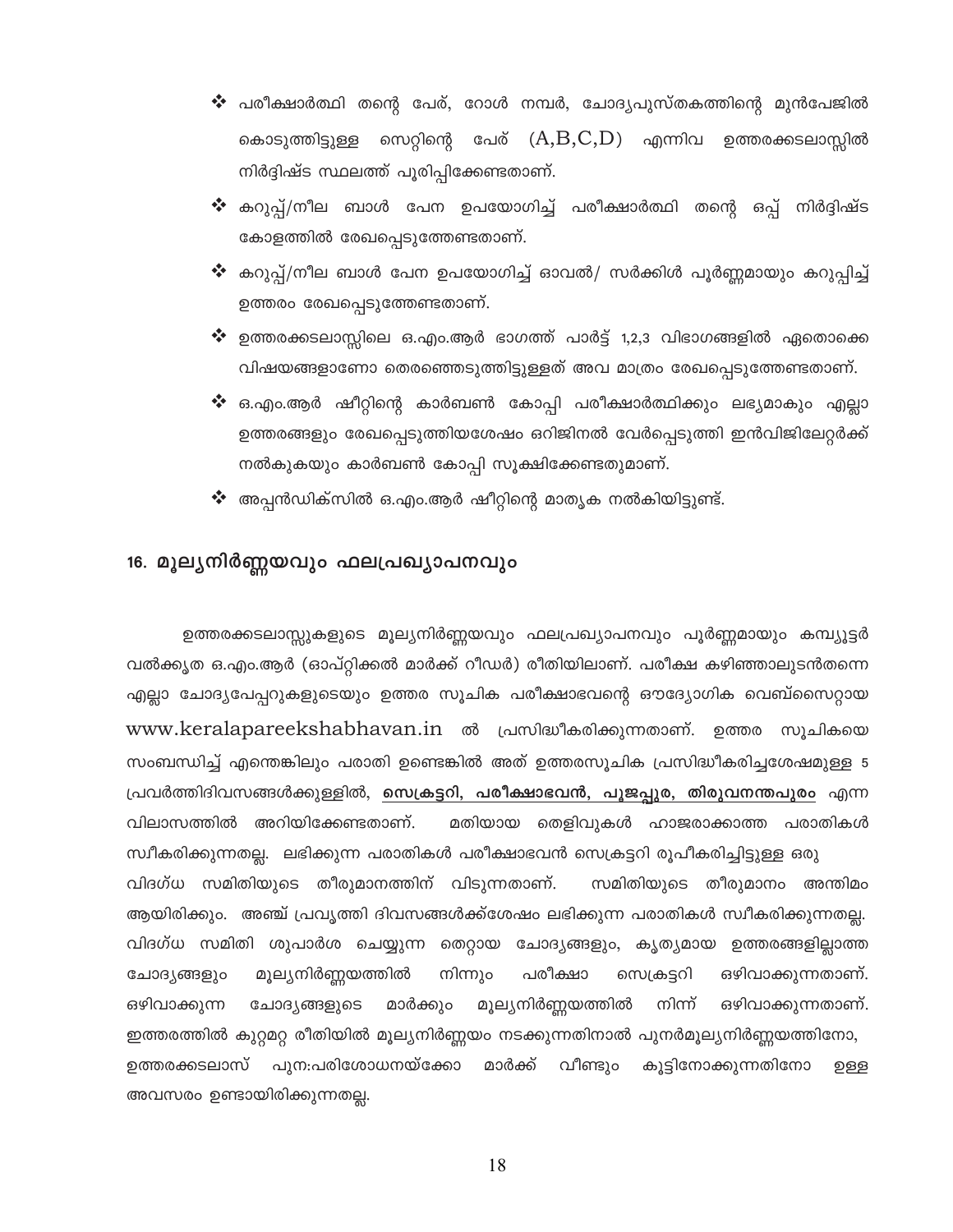#### 17.അന്ധരായ അപേക്ഷകർ

അന്ധരായ അപേക്ഷകർക്കുള്ള മാനദണ്ഡങ്ങൾ ചുവടെ ചേർക്കുന്നു.

- 40 ശതമാനമോ അതിൽ കൂടുതലോ അന്ധത ബാധിച്ച അപേക്ഷകർക്ക് പരീക്ഷ എഴുതാൻ  $1<sup>1</sup>$ സഹായിയെ ആവശ്യമുണ്ടെങ്കിൽ പ്രവേശന കാർഡ് ലഭിച്ചതിശേഷം അതിന്റെ പകർപ്പും മെഡിക്കൽ ബോർഡിൽ നിന്ന് ലഭിച്ച സർട്ടിഫിക്കറ്റിന്റെ പകർപ്പും രണ്ട് കോപ്പികൾ വീതം പരീക്ഷാകേന്ദ്രം സ്ഥിതി ചെയ്യുന്ന സ്ഥലത്തെ ജില്ല വിദ്യാഭ്യാസ ഓഫീസർക്ക് അപേക്ഷ നൽകുക. പരീക്ഷാതീയതിയ്ക്ക് രണ്ടാഴ്ച മുൻപ് അത്തരത്തിലുള്ള അപേക്ഷ അതാത് ജില്ലാ വിദ്യാഭ്യാസ ഓഫീസിൽ ലഭിച്ചിരിക്കണം.
- 2. അന്ധരായ അപേക്ഷകർക്ക് സഹായിയായി പ്രവർത്തിക്കാൻ കഴിയുന്ന സംസ്ഥാന സിലബസ്സിൽ ഹയർസെക്കന്ററി തലത്തിൽ (ഗവ.എയ്ഡഡ്, ഗെഗഗൈസ്ഡ്) പഠിക്കുന്ന ഏതെങ്കിലും 2 വിദ്യാർത്ഥികളെ അപേക്ഷകന് തിരഞ്ഞെടുക്കാവുന്നതാണ്. കുട്ടികളുടെ പേരും മറ്റു വിവരങ്ങളും അടങ്ങിയ ലിസ്റ്റും കുട്ടികളുടെ ഏറ്റവും പുതിയ പാസ്പോർട്ട് സൈസ് ഫോട്ടോയും സഹിതം സ്ഥാപനത്തിന്റെ തലവന്റെ ശുപാർശയോടും അംഗീകാരത്തോടും കൂടി സമർപ്പിക്കേണ്ടതാണ്. അർഹരായ അപേക്ഷകർക്ക് സഹായിയെ അനുവദിച്ച്കൊണ്ട് ജില് വിദ്യാഭ്യാസ ഓഫീസർക്ക് ഉത്തരവ് പുറപ്പെടുവുക്കാവുന്നതാണ്. ഈ ഉത്തരവിന്റെ പകർപ്പും, അപേക്ഷയുടെ പകർപ്പു<mark>ം</mark> സഹിതം ഡയറക്ടർ, അനുബന്ധ രേഖകളും ഡെപ്യൂട്ടി ഐ.ഇ.ഡി സെൽ പൊതുവിദ്യാഭ്യാസ ഡയറക്ടറുടെ കാര്യാലയം തിരുവനന്തപുരം എന്ന വിലാസത്തിൽ നൽകേണ്ടതും, അപേക്ഷകന്റെ യോഗ്യത ഉറപ്പുവരുത്തേണ്ടതുമാണ്. സഹായികൾക്ക് 150/– രൂപ വച്ച് പ്രതിഫലം ലഭിക്കുന്നതാണ്.
- ഇത്തരം അപേക്ഷകർക്ക് ഉത്തരങ്ങൾ രേഖപ്പെടുത്തുന്നതിന് ഓരോ മണിക്കൂറിനും 20 1. മിനിട്ട് എന്ന ക്രമത്തിൽ അധികസമയം അനുവദിക്കുന്നതാണ്.
- 2. 40% ൽ കൂടുതൽ വൈകല്യം ഉണ്ട് എന്ന മെഡിക്കൽ ബോർഡിന്റെ സർട്ടിഫിക്കറ്റ് ഹാജരാക്കുന്നവർക്ക് 10% മാർക്കിളവ് അനുവദിക്കുന്നതാണ്.

#### 18. പൊതുനിർദ്ദേശങ്ങൾ

- $\bm{\bm{\dot{\ast}}}$  ഒരു അപേക്ഷകൻ ഒന്നിലധികം ജില്ലകളിൽ പരീക്ഷയ്ക്ക് അപേക്ഷിച്ചാൽ അപേക്ഷ നിരുപാധികം നിരസിക്കുന്നതും പരീക്ഷ എഴുതാനുള്ള അവസരം നഷ്ടമാകുന്നതും ആണ്.
- ❖ അപേക്ഷകൻ ഏതെങ്കിലും മറച്ചുവയ്ക്കുകയോ വിവരങ്ങൾ തെറ്റായവിവരങ്ങൾ നൽകുകയോ ചെയ്താൽ അപേക്ഷ നിരസിക്കുന്നതാണ്.
- $\boldsymbol{\cdot}$ െ പരീക്ഷസംബന്ധിച്ച് പരീക്ഷാഭവൻ പുറപ്പെടുവിക്കുന്ന ചട്ടങ്ങളും നിയന്ത്രണങ്ങളും കർശനമായും പാലിക്കേണ്ടതാണ്.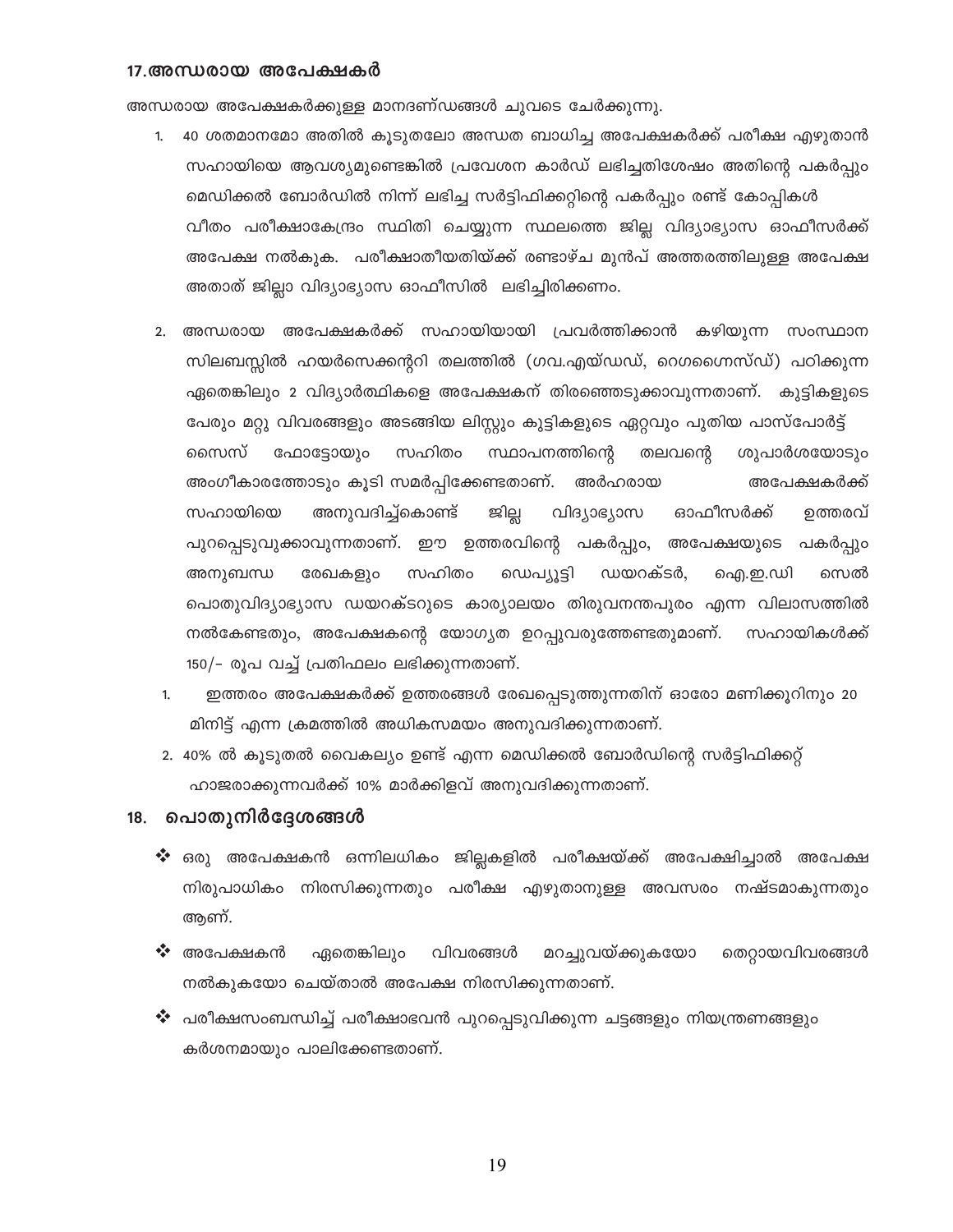## 19. സർട്ടിഫിക്കറ്റ് വിതരണം

യോഗ്യത നേടിയതായി പ്രഖ്യാപിക്കപ്പെടുന്ന അപേക്ഷകർക്ക് അതാത് ജില്ലാ വിദ്യാഭ്യാസ ഓഫിസിൽ വച്ച് വിദ്യാഭ്യാസ യോഗ്യതാ സർട്ടിഫിക്കറ്റുകളുടെ പരിശോധന നടത്തും. പരിശോധനാ റിപ്പോർട്ടിന്റെ അടിസ്ഥാനത്തിൽ കേരള സർക്കാരിന് വേണ്ടി, പരീക്ഷ സെക്രട്ടറി, വിജയിച്ചവർക്കുള്ള സർട്ടിഫിക്കറ്റ് നൽകുന്നതാണ്.

കെ–ടെറ്റ് യോഗൃത നേടുന്ന അപേക്ഷകർ തങ്ങളുടെ വിദ്യാഭ്യാസ യോഗ്യതാ ഒറിജിനിൽ അതാത് ജില്ലാ വിദ്യാഭ്യാസ ഓഫീസുകളിൽ സർട്ടിഫിക്കറ്റുകളുടെ പരിശോധനയ്ക്കായി നൽകി അപേക്ഷാസമർപ്പണ സമയത്ത് പരീക്ഷ എഴുതാൻ അർഹരായിരുന്നു എന്ന് തെളിയിക്കേണ്ടതാണ്. കൂടാതെ മാർക്കിളവിന് അർഹതയുള്ളവർ അത് രേഖകൾകുടി സർട്ടിഫിക്കറ്റ് പരിശോധന തെളിയിക്കുന്നതിനുള്ള സമയത്ത് ഹാജരാക്കേണ്ടതാണ്. ഇത്തരത്തിൽ ഒറിജിനൽ രേഖകൾ പരിശോധിക്കുന്ന തീയതി ജില്ല<mark>ാ</mark> വിദ്യാഭ്യാസ ഓഫീസർ റിസൾട്ട് പ്രഖ്യാപനത്തിനുശേഷം

അറിയിക്കുന്നതാണ്. വിഭാഗങ്ങളിൽ മാധ്യമങ്ങളിലൂടെ ഒന്നിൽ കൂടുതൽ യോഗ്യത നേടുന്നവർക്ക് വെവ്വേറെ സർട്ടിഫിക്കറ്റുകൾ ലഭിക്കുന്നതാണ്.

കെ–ടെറ്റ് പരീക്ഷ എഴുതിയ എല്ലാ പരീക്ഷാർത്ഥികൾക്കും തങ്ങൾക്ക് ലഭിച്ച മാർക്ക് വിവരങ്ങൾ പരീക്ഷാഭവന്റെ വെബ്സൈറ്റീൽ നിന്നും ലഭിക്കുന്നതാണ്.

അപേക്ഷ സമർപ്പിക്കുന്ന സമയത്ത് പ്രോസ്പെക്ടസിൽ നൽകിയിട്ടുള്ള അപേക്ഷിക്കുവാനുള്ള നേടിയിട്ടുള്ളവർക്ക് കെ-ടെറ്റ് വിജയിച്ച കുറഞ്ഞയോഗ്യത മാത്രമേ സർട്ടിഫിക്കറ്റ് ലഭ്യമാവുകയൂള്ളൂ.

കെ-ടെറ്റ് വിജയിച്ച സർട്ടിഫിക്കറ്റ് ജില്ലാ വിദ്യാഭ്യാസ ഓഫീസുകളിൽ നിന്ന് കൈപ്പറ്റാൻ വൈകിയാൽ സർട്ടിഫിക്കറ്റുകൾ അതാത് ജില്ലാ വിദ്യാഭ്യാസ ഓഫീസുകളിൽ തന്നെ നിശ്ചിത സുക്ഷിക്കേണ്ടതാണ്. പരീക്ഷാർത്ഥിയുടെ അപേക്ഷപ്രകാരം, തുക പിഴ ഈടാക്കികൊണ്ട് സർട്ടിഫിക്കറ്റ് വിതരണം നടത്താവുന്നതാണ്. (24-08-2016-ലെ സർക്കാർ ഉത്തരവ് നമ്പർ 3258/14/പൊ.വി.)

- 3 മാസത്തിന്ശേഷം 100/- രൂപ
- 6 മാസത്തിനുശേഷം 300/- രൂപ
- ഒരു വർഷത്തിനുശേഷം 500/- രൂപ  $\overline{\phantom{a}}$

ഇത്തരത്തിൽ ലഭ്യമാകുന്ന തുക സെക്രട്ടറി, പരീക്ഷാഭവൻ എന്ന പേരിൽ തിരുവനന്തപുരത്ത് മാറാവുന്ന തരത്തിൽ ഡിമാന്റ് ഡ്രാഫ്റ്റായി നൽകാവുന്നതാണ്.

#### ഉയർന്ന മാർക്ക് നേടുന്നവർക്കുള്ള ക്യാഷ് അവാർഡ്

ഓരോ വിഭാഗത്തിലും 80% ത്തിൽ കൂടുതൽ മാർക്ക് നേടുന്ന ആദ്യ മൂന്ന് റാങ്കുകാർക്ക്  $20,000/-$ , 15,000/- 10,000/-കൃാഷ് അവാർഡ് നൽകുന്നതാണ്. എന്നീ ക്രമത്തിലായിരിക്കും ക്യാഷ് അവാർഡ് നൽകുന്നത്. ആർക്കും 80% ത്തിൽ കൂടുതൽ മാർക്ക് ലഭ്യമായില്ല എങ്കിൽ 75% ത്തിനും 80% ത്തിനും ഇടയിൽ മാർക്കുള്ളവരിൽ ഒന്നാമത് വരുന്നവർക്ക് 10,000/– രൂപ ഓരോ കാറ്റഗറിയിലും ക്യാഷ് അവാർഡ് നൽകുന്നതാണ്. സമ്മാനർഹരുടെ പേര് വിവരങ്ങൾ അറിയിക്കുന്നതും സമ്മാനങ്ങൾ റിസൾട്ട് പ്രഖ്യാപന വേളയിൽ തന്നെ അതനുസരിച്ച് നൽകുന്നതുമാണ്.